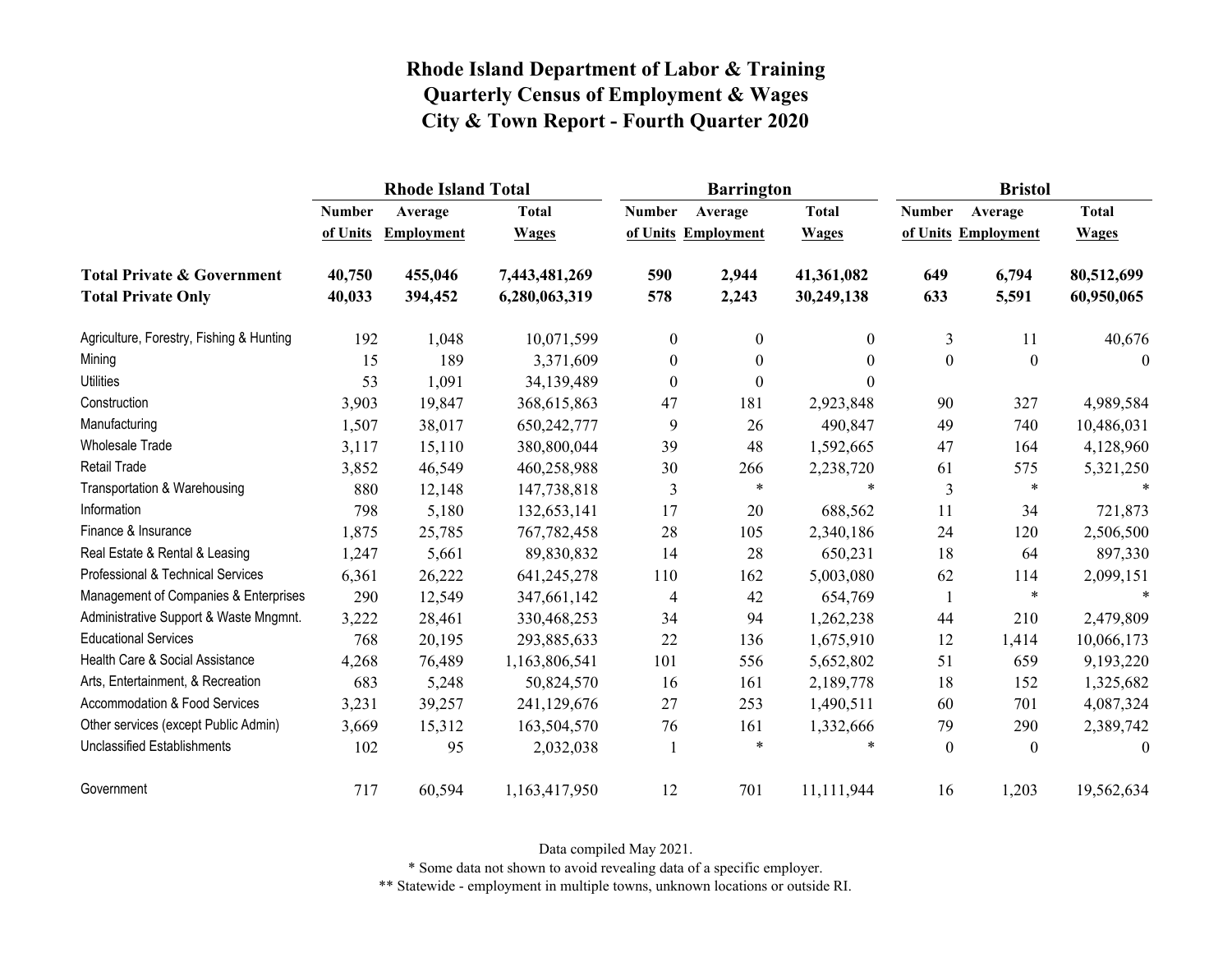|                                          | <b>Burrillville</b> |                     |              |               | <b>Central Falls</b> |                | <b>Charlestown</b> |                     |              |
|------------------------------------------|---------------------|---------------------|--------------|---------------|----------------------|----------------|--------------------|---------------------|--------------|
|                                          | <b>Number</b>       | Average             | <b>Total</b> | <b>Number</b> | Average              | <b>Total</b>   | <b>Number</b>      | Average             | <b>Total</b> |
|                                          |                     | of Units Employment | <b>Wages</b> |               | of Units Employment  | <b>Wages</b>   |                    | of Units Employment | <b>Wages</b> |
| <b>Total Private &amp; Government</b>    | 337                 | 3,283               | 44,122,989   | 322           | 2,837                | 35,775,107     | 258                | 1,608               | 21,865,596   |
| <b>Total Private Only</b>                | 320                 | 2,505               | 32,137,638   | 313           | 2,246                | 25,920,379     | 243                | 1,379               | 18,437,796   |
| Agriculture, Forestry, Fishing & Hunting | 3                   | 8                   | 108,398      | $\theta$      | $\theta$             | $\theta$       | 3                  | 21                  | 273,227      |
| Mining                                   | $\theta$            | $\boldsymbol{0}$    | 0            | $\theta$      | 0                    | 0              |                    | $\ast$              |              |
| <b>Utilities</b>                         | $\overline{2}$      | $\ast$              | $\ast$       | $\Omega$      | $\Omega$             |                | $\theta$           | $\bf{0}$            | $\theta$     |
| Construction                             | 73                  | 258                 | 4,330,199    | 59            | 193                  | 2,233,052      | 49                 | 182                 | 3,299,169    |
| Manufacturing                            | 12                  | 672                 | 10,691,887   | 24            | 494                  | 6,216,760      | 3                  | 239                 | 3,074,835    |
| <b>Wholesale Trade</b>                   | 22                  | 65                  | 1,244,406    | 3             | 23                   | 435,746        | 13                 | 21                  | 519,764      |
| Retail Trade                             | 22                  | 161                 | 1,379,074    | 50            | 256                  | 2,398,799      | 21                 | 141                 | 1,267,427    |
| Transportation & Warehousing             | 5                   | 61                  | 446,528      | 16            | 39                   | 304,773        | 2                  | $\ast$              |              |
| Information                              | 5                   | 24                  | 165,652      |               | $\ast$               | $\ast$         | 5                  | 30                  | 244,563      |
| Finance & Insurance                      | 6                   | $\ast$              | $\ast$       | 6             | 28                   | 340,596        | 14                 | 96                  | 2,206,694    |
| Real Estate & Rental & Leasing           | 6                   | $\ast$              | $\ast$       | 5             | 21                   | 203,653        | 10                 | 37                  | 682,459      |
| Professional & Technical Services        | 32                  | 51                  | 943,590      | 10            | 23                   | 340,005        | 27                 | $\ast$              |              |
| Management of Companies & Enterprises    | $\boldsymbol{0}$    | $\boldsymbol{0}$    | $\theta$     | $\Omega$      | $\theta$             | $\theta$       |                    |                     |              |
| Administrative Support & Waste Mngmnt.   | 27                  | 116                 | 1,437,741    | 26            | 288                  | 4,809,540      | 19                 | 62                  | 733,319      |
| <b>Educational Services</b>              | 4                   | $\ast$              | $\ast$       | 3             | 212                  | 2,854,799      | 4                  | $\overline{4}$      | 16,191       |
| Health Care & Social Assistance          | 31                  | 545                 | 6,596,538    | 42            | 370                  | 3,739,461      | 24                 | 217                 | 2,523,935    |
| Arts, Entertainment, & Recreation        | 5                   | 46                  | 243,765      | $\theta$      | $\boldsymbol{0}$     | $\overline{0}$ | 3                  | 31                  | 875,993      |
| <b>Accommodation &amp; Food Services</b> | 27                  | 311                 | 1,639,255    | 33            | 194                  | 1,222,885      | 22                 | 195                 | 1,097,632    |
| Other services (except Public Admin)     | 38                  | 113                 | 1,438,528    | 34            | 96                   | 781,314        | 22                 | 45                  | 365,850      |
| Unclassified Establishments              | $\theta$            | $\theta$            | 0            |               | $\star$              |                | $\theta$           | $\theta$            | $\theta$     |
| Government                               | 17                  | 778                 | 11,985,351   | 9             | 591                  | 9,854,728      | 15                 | 229                 | 3,427,800    |

Data compiled May 2021.

\* Some data not shown to avoid revealing data of a specific employer.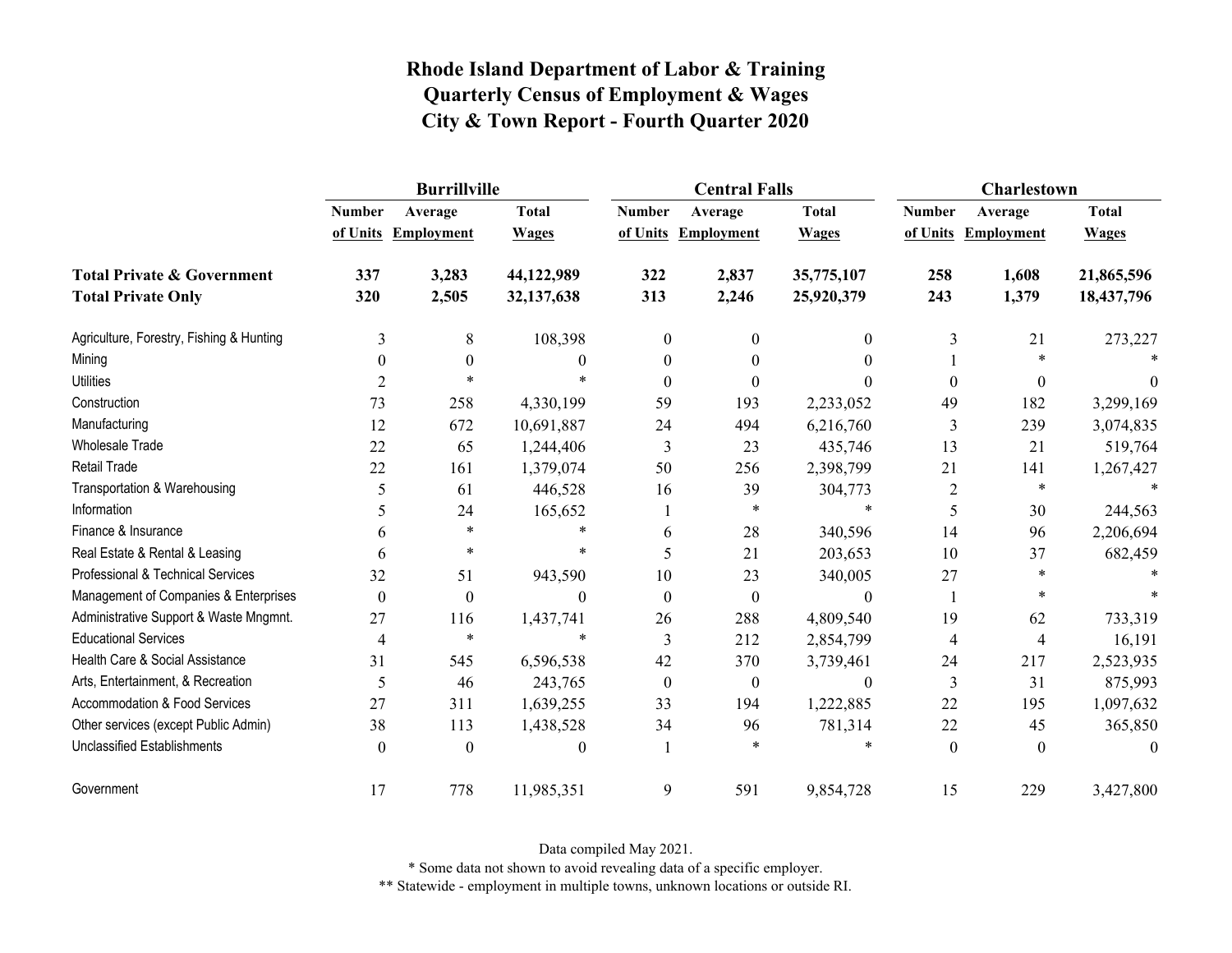|                                          | Coventry       |                   |              |                  | <b>Cranston</b>   |               | Cumberland     |                     |              |
|------------------------------------------|----------------|-------------------|--------------|------------------|-------------------|---------------|----------------|---------------------|--------------|
|                                          | <b>Number</b>  | Average           | <b>Total</b> | <b>Number</b>    | Average           | <b>Total</b>  | <b>Number</b>  | Average             | <b>Total</b> |
|                                          | of Units       | <b>Employment</b> | <b>Wages</b> | of Units         | <b>Employment</b> | <b>Wages</b>  |                | of Units Employment | <b>Wages</b> |
| <b>Total Private &amp; Government</b>    | 754            | 7,666             | 99,156,951   | 2,697            | 34,162            | 491,264,469   | 942            | 11,473              | 176,268,889  |
| <b>Total Private Only</b>                | 738            | 6,507             | 81,509,459   | 2,660            | 27,758            | 357, 387, 686 | 929            | 10,380              | 159,029,972  |
| Agriculture, Forestry, Fishing & Hunting | 3              | 9                 | 63,672       | 15               | $\ast$            | $\star$       |                | $\ast$              |              |
| Mining                                   | $\theta$       | $\boldsymbol{0}$  | $\theta$     | $\overline{c}$   | $\ast$            | $\ast$        |                | $\ast$              |              |
| <b>Utilities</b>                         |                | $\ast$            |              | $\boldsymbol{0}$ | $\theta$          | $\theta$      | $\overline{2}$ | $\ast$              | $\ast$       |
| Construction                             | 129            | 502               | 7,248,537    | 251              | 1,132             | 19,492,516    | 127            | 738                 | 14,387,406   |
| Manufacturing                            | 35             | 443               | 12,731,923   | 134              | 3,491             | 50,985,624    | 34             | 1,423               | 19,693,090   |
| <b>Wholesale Trade</b>                   | 36             | 302               | 7,728,065    | 161              | 1,292             | 25,032,324    | 61             | 664                 | 16,896,394   |
| Retail Trade                             | 92             | 1,756             | 15,316,898   | 306              | 4,886             | 49,232,737    | 83             | 853                 | 8,294,677    |
| Transportation & Warehousing             | 11             | 237               | 1,620,850    | 72               | 868               | 9,528,788     | 25             | 622                 | 7,062,947    |
| Information                              | 6              | $\ast$            | $\ast$       | 35               | 288               | 5,681,558     | 13             | 80                  | 1,491,922    |
| Finance & Insurance                      | 29             | 109               | 1,572,191    | 143              | 632               | 17,915,978    | 42             | 119                 | 2,653,014    |
| Real Estate & Rental & Leasing           | 18             | 34                | 298,381      | 95               | 365               | 6,590,991     | 34             | 110                 | 1,613,566    |
| Professional & Technical Services        | 63             | 431               | 8,521,463    | 326              | 2,363             | 48,031,105    | 141            | 325                 | 8,649,943    |
| Management of Companies & Enterprises    | 6              | 63                | 1,237,444    | 11               | 192               | 4,263,690     | 13             | 1,441               | 31,776,055   |
| Administrative Support & Waste Mngmnt.   | 67             | 458               | 5,267,237    | 211              | 3,266             | 34,093,668    | 61             | 1,377               | 17,664,799   |
| <b>Educational Services</b>              | 11             | 85                | 564,791      | 38               | 284               | 1,663,702     | 22             | 299                 | 3,738,345    |
| Health Care & Social Assistance          | 90             | 1,154             | 13,385,717   | 347              | 4,005             | 51,387,911    | 99             | 669                 | 8,142,516    |
| Arts, Entertainment, & Recreation        | $\overline{7}$ | 19                | 105,025      | 35               | 275               | 1,943,549     | 12             | 86                  | 297,255      |
| <b>Accommodation &amp; Food Services</b> | 56             | 665               | 3,713,528    | 218              | 3,005             | 16,125,193    | 66             | 783                 | 3,928,366    |
| Other services (except Public Admin)     | 78             | 220               | 1,787,298    | 260              | 1,302             | 14,194,690    | 92             | 552                 | 6,536,117    |
| <b>Unclassified Establishments</b>       | $\theta$       | $\theta$          | $\theta$     | $\theta$         | $\theta$          | $\theta$      | $\theta$       | $\theta$            | $\theta$     |
| Government                               | 16             | 1,159             | 17,647,492   | 37               | 6,404             | 133,876,783   | 13             | 1,093               | 17,238,917   |

Data compiled May 2021.

\* Some data not shown to avoid revealing data of a specific employer.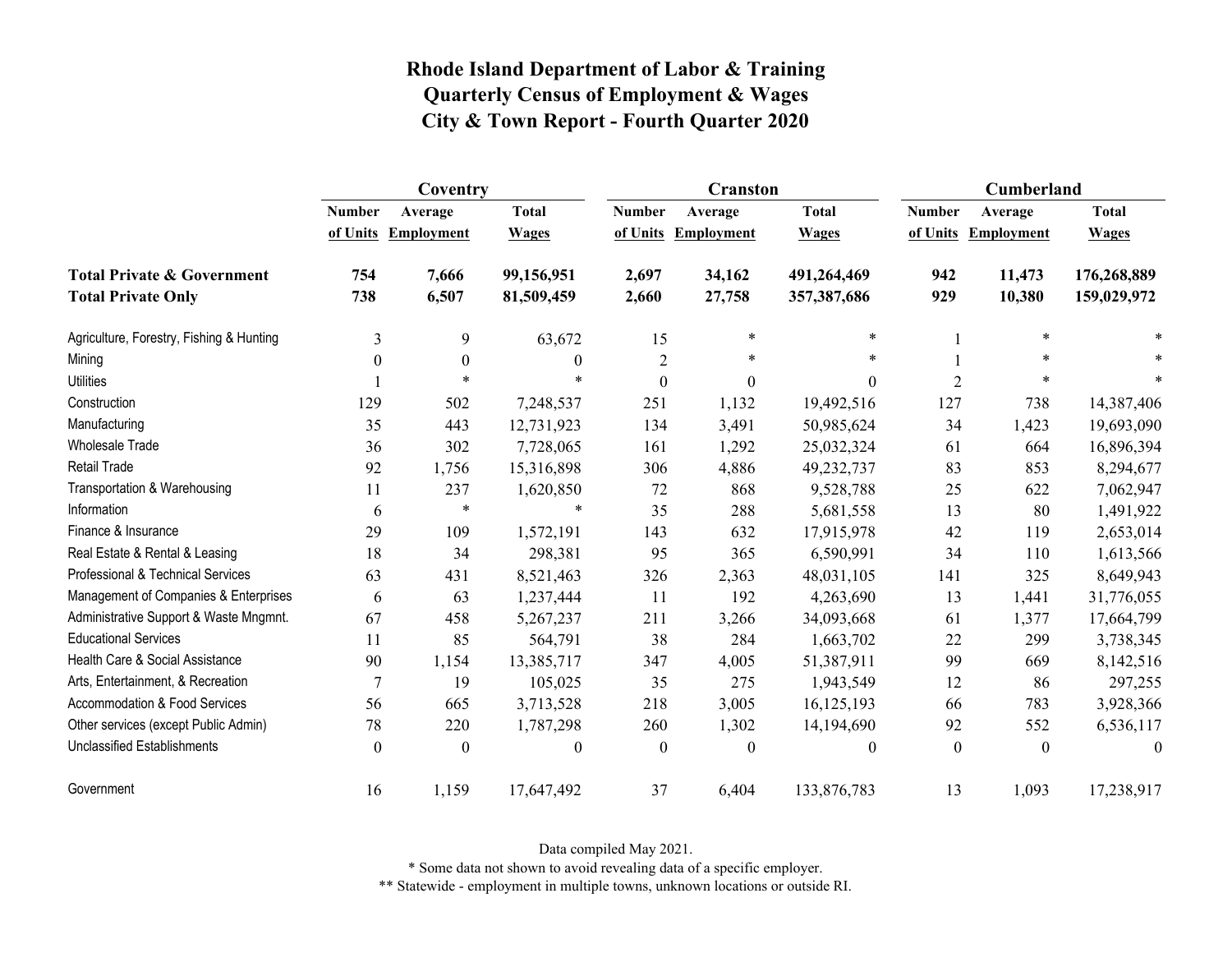|                                          | <b>East Greenwich</b>     |                              |                              |                           | <b>East Providence</b>       |                              | <b>Exeter</b> |                                |                              |
|------------------------------------------|---------------------------|------------------------------|------------------------------|---------------------------|------------------------------|------------------------------|---------------|--------------------------------|------------------------------|
|                                          | <b>Number</b><br>of Units | Average<br><b>Employment</b> | <b>Total</b><br><b>Wages</b> | <b>Number</b><br>of Units | Average<br><b>Employment</b> | <b>Total</b><br><b>Wages</b> | <b>Number</b> | Average<br>of Units Employment | <b>Total</b><br><b>Wages</b> |
|                                          |                           |                              |                              |                           |                              |                              |               |                                |                              |
| <b>Total Private &amp; Government</b>    | 882                       | 7,536                        | 113,359,043                  | 1,543                     | 20,879                       | 321,764,100                  | 203           | 1,559                          | 21,580,930                   |
| <b>Total Private Only</b>                | 868                       | 6,894                        | 101,282,621                  | 1,527                     | 19,441                       | 294,300,053                  | 198           | 1,460                          | 20,437,725                   |
| Agriculture, Forestry, Fishing & Hunting | 3                         | $\ast$                       | *                            |                           | $\ast$                       | $\ast$                       | 8             | 39                             | 325,122                      |
| Mining                                   | $\theta$                  | $\mathbf{0}$                 | $\Omega$                     | $\boldsymbol{0}$          | $\boldsymbol{0}$             | $\theta$                     | $\theta$      | $\overline{0}$                 | $\theta$                     |
| <b>Utilities</b>                         |                           | $\ast$                       |                              | $\theta$                  | $\theta$                     | $\Omega$                     | $\theta$      | $\boldsymbol{0}$               | $\theta$                     |
| Construction                             | 45                        | 192                          | 3,208,924                    | 185                       | 835                          | 19,128,163                   | 42            | 105                            | 1,396,093                    |
| Manufacturing                            | 23                        | 270                          | 4,592,215                    | 80                        | 2,131                        | 36,324,698                   | 9             | 50                             | 944,200                      |
| Wholesale Trade                          | 59                        | 173                          | 6,173,124                    | 92                        | 760                          | 17,013,301                   | 14            | 46                             | 666,318                      |
| Retail Trade                             | 65                        | 802                          | 8,889,038                    | 129                       | 1,731                        | 19,600,240                   | 13            | 70                             | 783,024                      |
| Transportation & Warehousing             | 6                         | 85                           | 828,423                      | 37                        | 307                          | 3,568,727                    | 5             | 93                             | 882,015                      |
| Information                              | 16                        | 79                           | 1,762,271                    | 18                        | 313                          | 6,284,394                    | 3             | 8                              | 80,663                       |
| Finance & Insurance                      | 56                        | 205                          | 5,518,290                    | 101                       | 3,368                        | 69,741,623                   | 6             | 6                              | 49,084                       |
| Real Estate & Rental & Leasing           | 30                        | 62                           | 734,044                      | 49                        | 222                          | 3,103,488                    | 8             | 10                             | 982,107                      |
| Professional & Technical Services        | 170                       | 670                          | 15,283,428                   | 214                       | 1,205                        | 24,479,249                   | 21            | 386                            | 8,161,920                    |
| Management of Companies & Enterprises    | 7                         | 296                          | 8,313,974                    | 10                        | 69                           | 1,514,818                    | -1            | $\ast$                         | $\ast$                       |
| Administrative Support & Waste Mngmnt.   | 53                        | 373                          | 4,443,271                    | 117                       | 1,159                        | 11,810,053                   | 22            | 146                            | 2,262,012                    |
| <b>Educational Services</b>              | 18                        | 584                          | 8,529,514                    | 24                        | 418                          | 4,934,132                    | 1             | $\ast$                         |                              |
| Health Care & Social Assistance          | 146                       | 1,538                        | 22,809,864                   | 175                       | 4,401                        | 58,090,033                   | 12            | 224                            | 2,062,650                    |
| Arts, Entertainment, & Recreation        | 12                        | 58                           | 416,971                      | 33                        | 426                          | 2,760,924                    | 5             | 53                             | 285,288                      |
| <b>Accommodation &amp; Food Services</b> | 74                        | 1,192                        | 6,790,361                    | 118                       | 1,540                        | 8,932,685                    | 17            | 174                            | 1,207,068                    |
| Other services (except Public Admin)     | 84                        | 295                          | 2,754,047                    | 143                       | 556                          | 6,999,125                    | 11            | 35                             | 315,459                      |
| Unclassified Establishments              | $\theta$                  | $\theta$                     | $\theta$                     |                           | $\ast$                       | $\ast$                       | $\theta$      | $\theta$                       | $\theta$                     |
| Government                               | 14                        | 642                          | 12,076,422                   | 16                        | 1,438                        | 27,464,047                   | 5             | 99                             | 1,143,205                    |

Data compiled May 2021.

\* Some data not shown to avoid revealing data of a specific employer.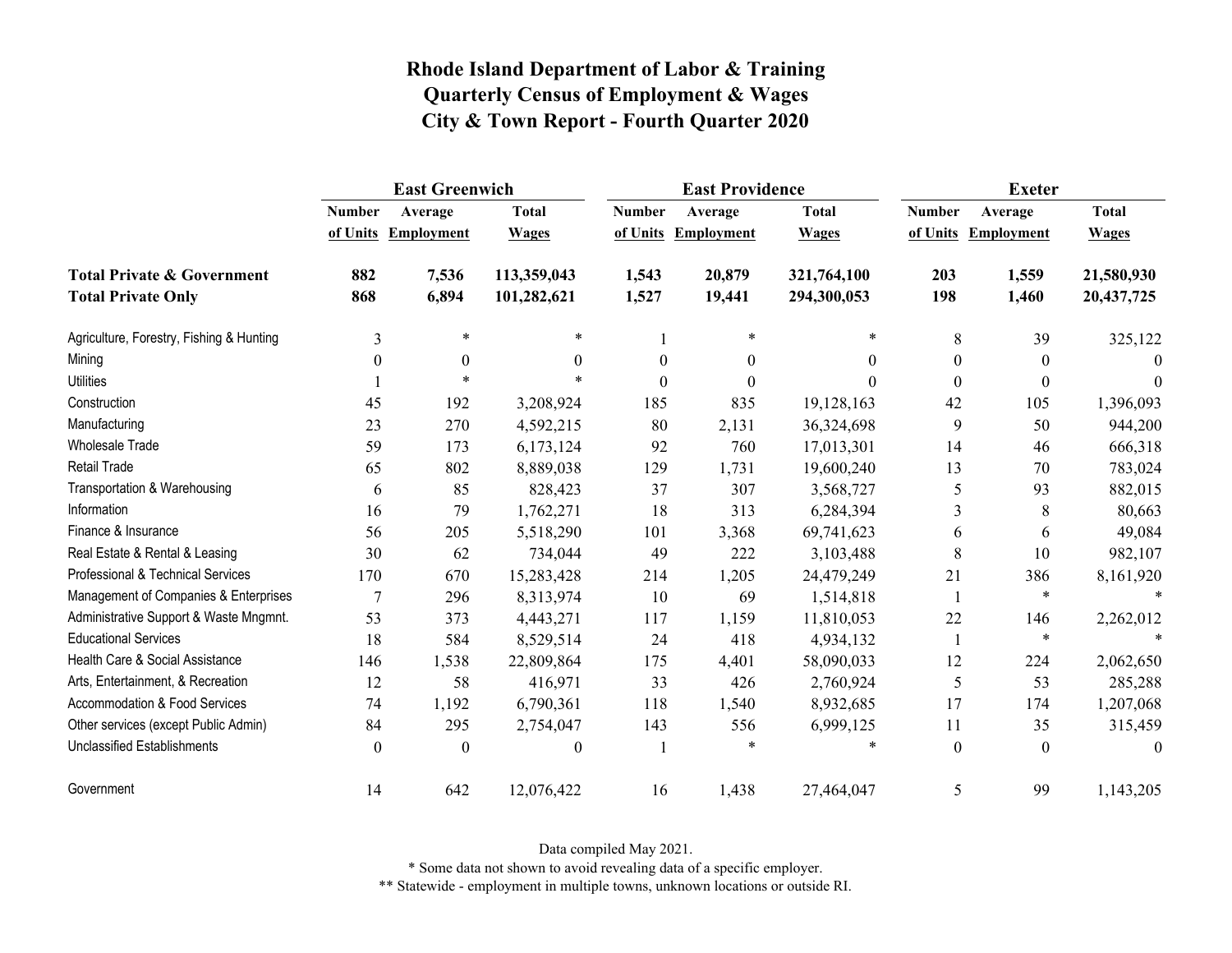|                                          | Foster         |                     |              |                  | Glocester           |              | Hopkinton     |                     |              |  |
|------------------------------------------|----------------|---------------------|--------------|------------------|---------------------|--------------|---------------|---------------------|--------------|--|
|                                          | <b>Number</b>  | Average             | <b>Total</b> | <b>Number</b>    | Average             | <b>Total</b> | <b>Number</b> | Average             | <b>Total</b> |  |
|                                          |                | of Units Employment | <b>Wages</b> |                  | of Units Employment | <b>Wages</b> |               | of Units Employment | <b>Wages</b> |  |
| <b>Total Private &amp; Government</b>    | 107            | 420                 | 4,478,561    | 224              | 1,618               | 19,191,788   | 207           | 1,246               | 17,053,320   |  |
| <b>Total Private Only</b>                | 101            | 329                 | 3,445,583    | 207              | 1,125               | 11,404,847   | 195           | 1,115               | 15,528,832   |  |
| Agriculture, Forestry, Fishing & Hunting | $\overline{c}$ | $\ast$              | $\ast$       | $\overline{2}$   | $\ast$              | $\ast$       | 5             | 12                  | 140,879      |  |
| Mining                                   | $\theta$       | $\theta$            | 0            | $\boldsymbol{0}$ | $\theta$            | $\theta$     |               | $\ast$              |              |  |
| <b>Utilities</b>                         | $\theta$       | $\theta$            | 0            | 0                | $\Omega$            | $\Omega$     | $\theta$      | $\theta$            | $\theta$     |  |
| Construction                             | 22             | 54                  | 896,289      | 58               | 162                 | 2,199,089    | 52            | 187                 | 2,937,037    |  |
| Manufacturing                            | $\overline{c}$ | $\ast$              | $\ast$       |                  | 28                  | 315,881      | 15            | 365                 | 6,164,654    |  |
| <b>Wholesale Trade</b>                   |                | 30                  | 423,273      | 4                | $\overline{2}$      | 58,425       | 9             | $\ast$              | $\ast$       |  |
| Retail Trade                             | 9              | 26                  | 156,253      | 19               | 202                 | 1,360,102    | 18            | 119                 | 1,167,110    |  |
| Transportation & Warehousing             | 4              | 26                  | 313,321      |                  | 62                  | 662,005      |               | $\ast$              |              |  |
| Information                              | 2              | $\ast$              | $\ast$       |                  | 26                  | 123,641      | 3             | 10                  | 33,528       |  |
| Finance & Insurance                      |                | $\ast$              | $\ast$       | 8                | 21                  | 339,628      | 5             | 5                   | 73,189       |  |
| Real Estate & Rental & Leasing           |                | $\star$             | $\ast$       |                  |                     | 172,392      |               | $\ast$              |              |  |
| Professional & Technical Services        | 13             | 25                  | 258,003      | 14               | 81                  | 1,859,889    | 12            | 36                  | 689,427      |  |
| Management of Companies & Enterprises    |                | $\ast$              | $\ast$       | $\Omega$         | $\theta$            | $\theta$     |               | $\ast$              | $\ast$       |  |
| Administrative Support & Waste Mngmnt.   | 8              | 16                  | 162,761      | 15               | 56                  | 495,503      | 18            | 40                  | 641,090      |  |
| <b>Educational Services</b>              |                | $\ast$              | $\ast$       | $\overline{2}$   | $\ast$              | $\star$      |               | $\ast$              |              |  |
| Health Care & Social Assistance          | 10             | 56                  | 574,109      | 22               | 226                 | 2,269,351    | 24            | 182                 | 2,058,332    |  |
| Arts, Entertainment, & Recreation        | 4              | 28                  | 144,993      | 3                | 18                  | 156,180      | 5             | 38                  | 197,129      |  |
| <b>Accommodation &amp; Food Services</b> | 6              | 21                  | 57,456       | 18               | 184                 | 810,335      | 8             | 52                  | 285,986      |  |
| Other services (except Public Admin)     |                | 11                  | 87,520       | 20               | 43                  | 516,176      | 16            | 35                  | 279,696      |  |
| <b>Unclassified Establishments</b>       |                | $\star$             | $\ast$       | $\Omega$         | $\Omega$            | $\theta$     | $\theta$      | $\theta$            | $\theta$     |  |
| Government                               | 6              | 91                  | 1,032,978    | 17               | 493                 | 7,786,941    | 12            | 131                 | 1,524,488    |  |

Data compiled May 2021.

\* Some data not shown to avoid revealing data of a specific employer.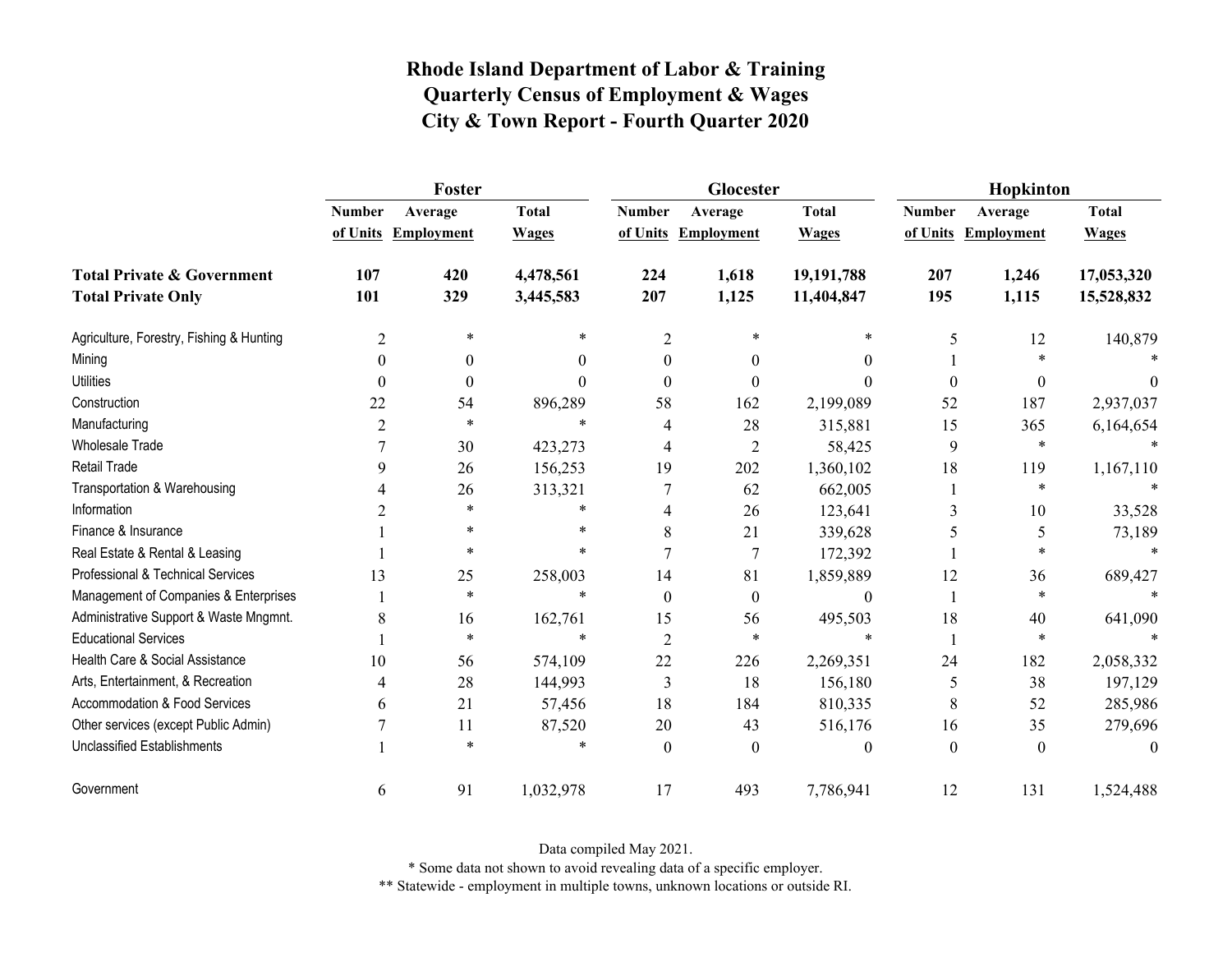|                                          | <b>Jamestown</b> |                     |                  |                | <b>Johnston</b>   |              | Lincoln          |                   |              |
|------------------------------------------|------------------|---------------------|------------------|----------------|-------------------|--------------|------------------|-------------------|--------------|
|                                          | <b>Number</b>    | Average             | <b>Total</b>     | <b>Number</b>  | Average           | <b>Total</b> | <b>Number</b>    | Average           | <b>Total</b> |
|                                          |                  | of Units Employment | <b>Wages</b>     | of Units       | <b>Employment</b> | <b>Wages</b> | of Units         | <b>Employment</b> | <b>Wages</b> |
| <b>Total Private &amp; Government</b>    | 225              | 1,164               | 15,295,600       | 1,153          | 16,116            | 265,544,523  | 838              | 14,373            | 241,501,882  |
| <b>Total Private Only</b>                | 210              | 837                 | 10,939,769       | 1,139          | 14,806            | 243,683,779  | 817              | 13,201            | 220,040,515  |
| Agriculture, Forestry, Fishing & Hunting | $\overline{4}$   | 23                  | 147,046          | 7              | 66                | 408,135      | 2                | *                 |              |
| Mining                                   | $\theta$         | $\boldsymbol{0}$    | $\boldsymbol{0}$ |                | $\ast$            | $\star$      | $\boldsymbol{0}$ | $\mathbf{0}$      | $\theta$     |
| <b>Utilities</b>                         | 0                | $\theta$            | $\theta$         | $\overline{2}$ | $\ast$            | $\ast$       | 3                | 54                | 2,142,957    |
| Construction                             | 24               | 72                  | 1,027,371        | 172            | 1,013             | 17,365,302   | 101              | 984               | 17,660,696   |
| Manufacturing                            | 6                | 12                  | 251,830          | 67             | 678               | 7,747,944    | 48               | 1,858             | 30,824,555   |
| <b>Wholesale Trade</b>                   | 17               | 43                  | 1,574,517        | 44             | 222               | 5,997,963    | 58               | 498               | 10,642,246   |
| <b>Retail Trade</b>                      | 11               | $70\,$              | 582,702          | 133            | 1,590             | 15,744,013   | 59               | 940               | 9,169,269    |
| Transportation & Warehousing             | 4                | $\overline{2}$      | 15,313           | 38             | 558               | 6,160,073    | 17               | 395               | 4,830,386    |
| Information                              | 5                | $\ast$              | *                | $\,8\,$        | 295               | 9,662,289    | 12               | 187               | 3,880,689    |
| Finance & Insurance                      | 5                | $\ast$              | *                | 32             | 4,228             | 106,551,133  | 34               | 2,871             | 62,712,379   |
| Real Estate & Rental & Leasing           | 8                | $\ast$              | *                | 43             | 343               | 4,828,657    | 32               | 81                | 1,393,351    |
| Professional & Technical Services        | 50               | 138                 | 2,755,591        | 99             | 283               | 9,571,911    | 132              | 638               | 15,609,994   |
| Management of Companies & Enterprises    | $\boldsymbol{0}$ | $\mathbf{0}$        | $\boldsymbol{0}$ | $\overline{7}$ | $\ast$            | $\ast$       | 9                | 601               | 24,165,181   |
| Administrative Support & Waste Mngmnt.   | 22               | 82                  | 1,110,041        | 127            | 1,993             | 22,498,352   | 59               | 763               | 7,863,048    |
| <b>Educational Services</b>              | $\theta$         | $\theta$            | $\boldsymbol{0}$ | 11             | 42                | 266,361      | 10               | 199               | 2,772,356    |
| Health Care & Social Assistance          | 11               | 55                  | 479,919          | 145            | 1,904             | 24,604,369   | 92               | 1,156             | 13,444,842   |
| Arts, Entertainment, & Recreation        | 10               | 168                 | 1,304,817        | 11             | 25                | 248,450      | 17               | 281               | 1,899,068    |
| <b>Accommodation &amp; Food Services</b> | 13               | 77                  | 517,773          | 94             | 1,017             | 5,392,301    | 57               | 1,399             | 8,384,980    |
| Other services (except Public Admin)     | 20               | 50                  | 567,757          | 97             | 458               | 4,341,744    | 74               | 293               | 2,618,518    |
| Unclassified Establishments              | $\theta$         | $\Omega$            | $\boldsymbol{0}$ |                | $\ast$            | $\ast$       |                  | $\ast$            | $\ast$       |
| Government                               | 15               | 327                 | 4,355,831        | 14             | 1,310             | 21,860,744   | 21               | 1,172             | 21,461,367   |

Data compiled May 2021.

\* Some data not shown to avoid revealing data of a specific employer.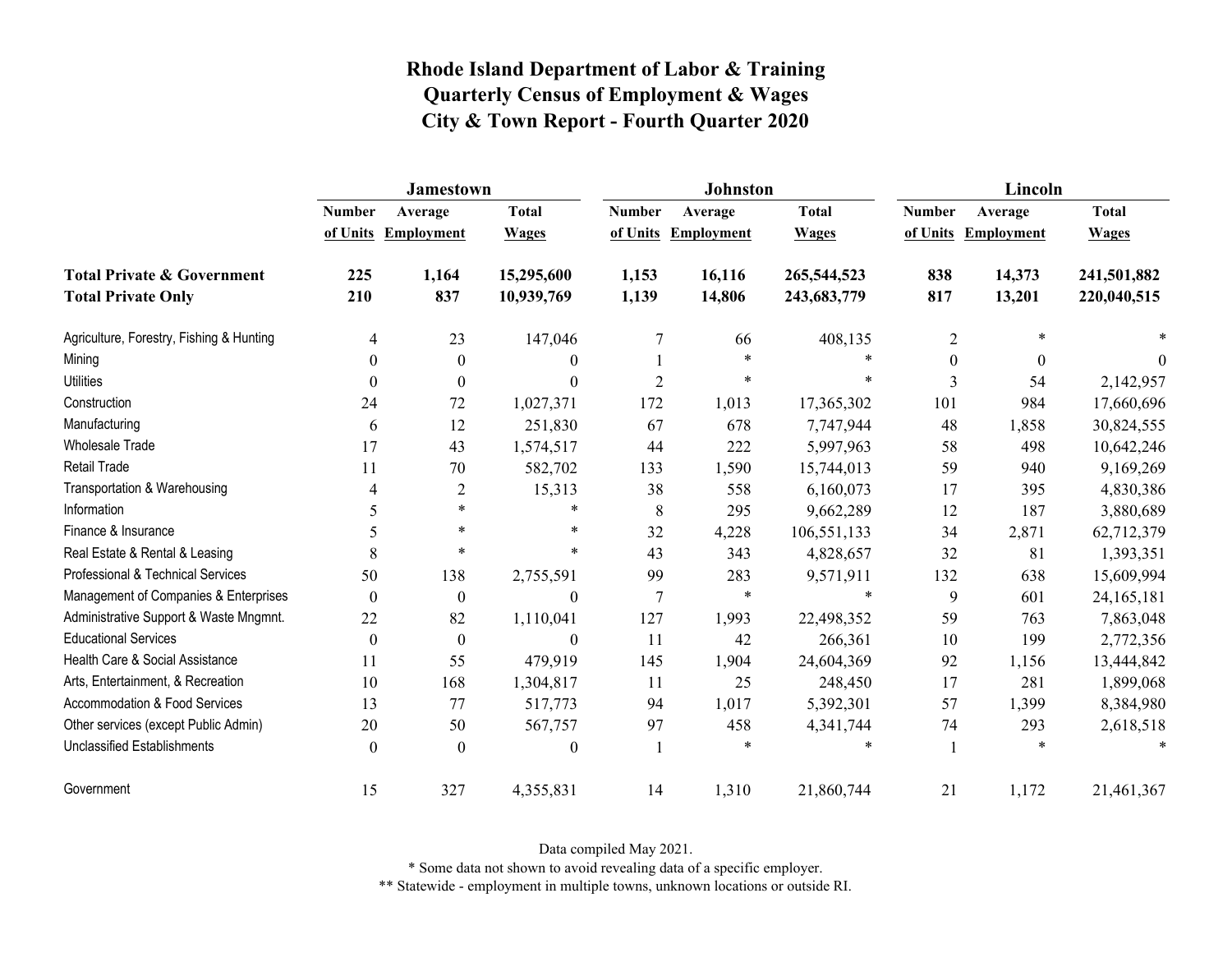|                                          | <b>Little Compton</b> |                   |                |                | <b>Middletown</b>   |              | Narragansett   |                   |              |
|------------------------------------------|-----------------------|-------------------|----------------|----------------|---------------------|--------------|----------------|-------------------|--------------|
|                                          | <b>Number</b>         | Average           | <b>Total</b>   | <b>Number</b>  | Average             | <b>Total</b> | <b>Number</b>  | Average           | <b>Total</b> |
|                                          | of Units              | <b>Employment</b> | <b>Wages</b>   |                | of Units Employment | <b>Wages</b> | of Units       | <b>Employment</b> | <b>Wages</b> |
| <b>Total Private &amp; Government</b>    | 154                   | 706               | 8,607,674      | 747            | 10,613              | 169,215,737  | 473            | 4,106             | 54,220,116   |
| <b>Total Private Only</b>                | 148                   | 579               | 6,952,394      | 735            | 10,038              | 158,824,989  | 454            | 3,269             | 37,502,759   |
| Agriculture, Forestry, Fishing & Hunting | 10                    | 55                | 471,906        | 5              | 86                  | 794,144      | 7              | 33                | 452,353      |
| Mining                                   | $\boldsymbol{0}$      | $\boldsymbol{0}$  | $\theta$       | $\overline{c}$ | $\ast$              |              | $\theta$       | $\boldsymbol{0}$  | $\theta$     |
| <b>Utilities</b>                         | $\theta$              | $\boldsymbol{0}$  | $\Omega$       |                | $\ast$              |              | $\theta$       | $\theta$          | $\Omega$     |
| Construction                             | 27                    | 141               | 2,026,739      | 74             | 485                 | 9,063,928    | 41             | 153               | 2,487,014    |
| Manufacturing                            | 4                     | 13                | 203,304        | 12             | 414                 | 9,602,202    | 15             | 248               | 6,956,434    |
| <b>Wholesale Trade</b>                   | 8                     | 11                | 233,705        | 24             | 113                 | 1,944,599    | 20             | 77                | 1,378,065    |
| Retail Trade                             |                       | 28                | 199,397        | 89             | 1,444               | 13,901,365   | 57             | 693               | 5,694,797    |
| Transportation & Warehousing             | $\overline{2}$        | $\overline{2}$    | 29,146         | 12             | 146                 | 2,048,343    | 9              | 101               | 1,179,200    |
| Information                              | $\theta$              | $\boldsymbol{0}$  | $\overline{0}$ | 13             | 101                 | 2,559,419    | $\overline{7}$ | 9                 | 407,001      |
| Finance & Insurance                      |                       | $\star$           |                | 37             | 592                 | 19,185,784   | 20             | 62                | 1,499,786    |
| Real Estate & Rental & Leasing           | 4                     | $\ast$            | $\ast$         | 28             | 109                 | 1,707,346    | 20             | 133               | 1,696,598    |
| Professional & Technical Services        | 18                    | 39                | 1,218,474      | 105            | 2,547               | 56,787,915   | 62             | 94                | 2,091,392    |
| Management of Companies & Enterprises    | $\boldsymbol{0}$      | $\boldsymbol{0}$  | $\theta$       | 9              | 516                 | 8,598,010    | 3              | $\ast$            | $\ast$       |
| Administrative Support & Waste Mngmnt.   | 23                    | 67                | 651,875        | 52             | 317                 | 3,168,284    | 23             | 97                | 1,060,858    |
| <b>Educational Services</b>              | $\overline{2}$        | $\star$           | $\ast$         | 15             | $\ast$              | $\ast$       | 8              | 11                | 107,009      |
| Health Care & Social Assistance          | 5                     | 37                | 282,227        | 83             | 1,147               | 14,001,262   | 38             | 357               | 4,092,989    |
| Arts, Entertainment, & Recreation        | 8                     | 34                | 438,770        | 17             | 113                 | 938,204      | 10             | 118               | 1,463,724    |
| Accommodation & Food Services            | 9                     | 62                | 258,920        | 89             | 1,275               | 7,718,009    | 67             | 900               | 5,183,405    |
| Other services (except Public Admin)     | 20                    | 82                | 652,860        | 68             | 391                 | 3,245,051    | 46             | 177               | 1,301,776    |
| <b>Unclassified Establishments</b>       | $\theta$              | $\theta$          | $\theta$       | $\theta$       | $\boldsymbol{0}$    | $\theta$     |                | $\ast$            | $\ast$       |
| Government                               | 6                     | 127               | 1,655,280      | 12             | 575                 | 10,390,748   | 19             | 837               | 16,717,357   |

Data compiled May 2021.

\* Some data not shown to avoid revealing data of a specific employer.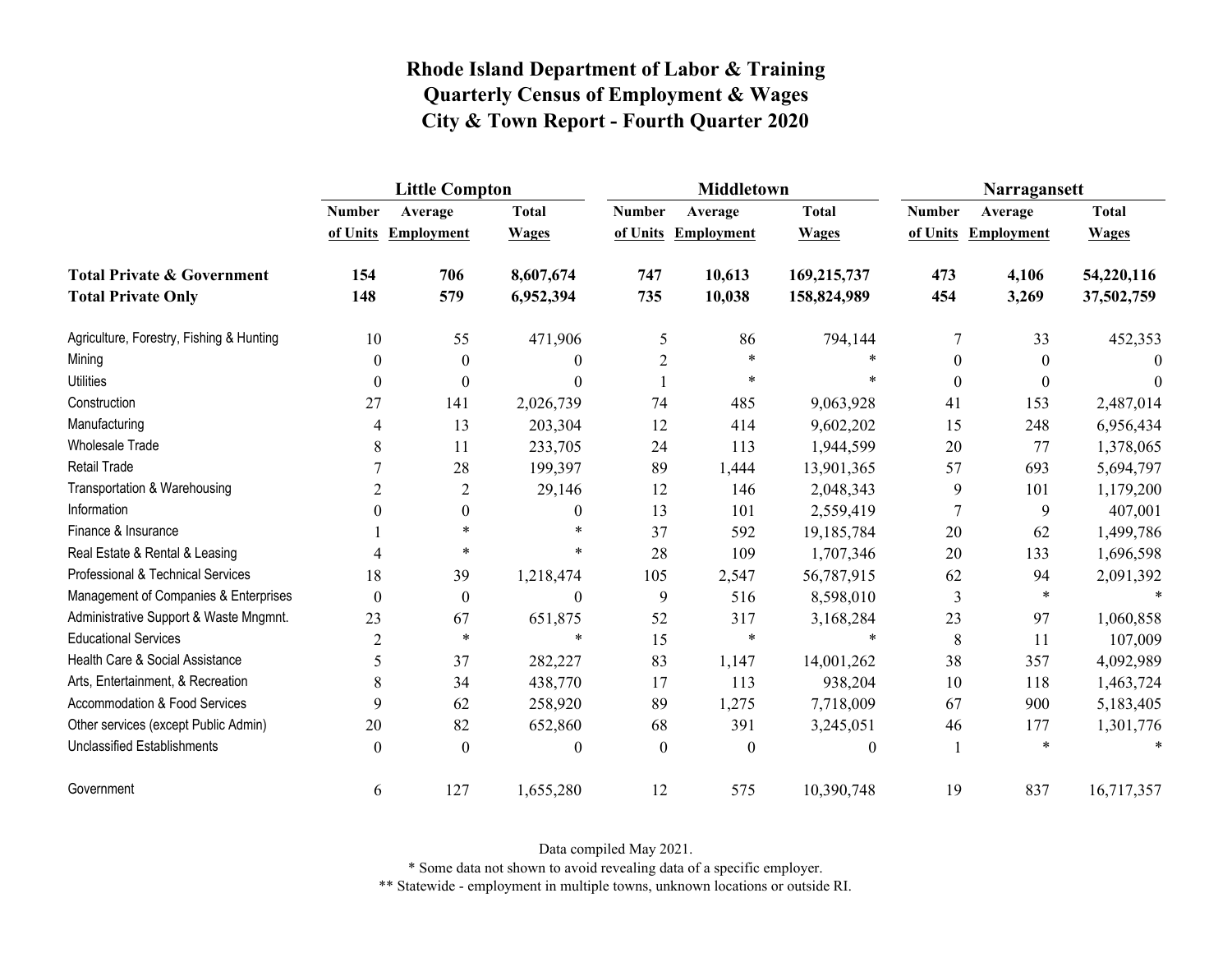|                                                                    | <b>New Shoreham</b> |                                |                              |                           | <b>Newport</b>               |                              | <b>North Kingstown</b>    |                              |                              |
|--------------------------------------------------------------------|---------------------|--------------------------------|------------------------------|---------------------------|------------------------------|------------------------------|---------------------------|------------------------------|------------------------------|
|                                                                    | <b>Number</b>       | Average<br>of Units Employment | <b>Total</b><br><b>Wages</b> | <b>Number</b><br>of Units | Average<br><b>Employment</b> | <b>Total</b><br><b>Wages</b> | <b>Number</b><br>of Units | Average<br><b>Employment</b> | <b>Total</b><br><b>Wages</b> |
| <b>Total Private &amp; Government</b><br><b>Total Private Only</b> | 211<br>199          | 698<br>572                     | 8,800,029<br>7,236,938       | 1,358<br>1,323            | 16,567<br>10,454             | 278,988,039<br>128,918,235   | 1,108<br>1,087            | 17,533<br>16,192             | 274,266,771<br>249,476,113   |
| Agriculture, Forestry, Fishing & Hunting                           | 3                   | 5                              | 33,529                       | $\overline{4}$            | 18                           | 270,288                      | 13                        | $\ast$                       |                              |
| Mining                                                             | $\Omega$            | $\mathbf{0}$                   | 0                            | $\theta$                  | $\boldsymbol{0}$             | $\boldsymbol{0}$             | $\boldsymbol{0}$          | $\mathbf{0}$                 |                              |
| <b>Utilities</b>                                                   |                     | $\ast$                         | $\ast$                       |                           | $\theta$                     | $\theta$                     |                           | $\ast$                       |                              |
| Construction                                                       | 30                  | 57                             | 893,933                      | 79                        | 295                          | 4,837,135                    | 104                       | 616                          | 12,489,062                   |
| Manufacturing                                                      | 8                   | 5                              | 69,814                       | 31                        | 163                          | 2,922,709                    | 63                        | 6,990                        | 123,071,191                  |
| <b>Wholesale Trade</b>                                             |                     | $\ast$                         | $\ast$                       | 58                        | 167                          | 3,323,447                    | 90                        | 413                          | 9,770,799                    |
| <b>Retail Trade</b>                                                | 32                  | 70                             | 1,265,960                    | 186                       | 1,341                        | 11,616,374                   | 118                       | 2,063                        | 20,669,113                   |
| Transportation & Warehousing                                       | 5                   | 15                             | 77,710                       | 38                        | 217                          | 2,093,283                    | 34                        | 847                          | 12,835,734                   |
| Information                                                        | $\overline{2}$      | $\ast$                         | $\ast$                       | 22                        | 101                          | 3,420,464                    | 16                        | 107                          | 4,000,532                    |
| Finance & Insurance                                                |                     | 4                              | 43,305                       | 52                        | 197                          | 6,913,630                    | 46                        | 364                          | 7,054,211                    |
| Real Estate & Rental & Leasing                                     | 13                  | 60                             | 500,932                      | 52                        | 317                          | 5,656,587                    | 25                        | 83                           | 1,505,457                    |
| Professional & Technical Services                                  | 3                   | $\ast$                         | $\ast$                       | 204                       | 662                          | 13,633,942                   | 159                       | 516                          | 10,944,735                   |
| Management of Companies & Enterprises                              |                     | $\ast$                         | $\ast$                       | 8                         | 5                            | 159,844                      | 15                        | 384                          | 8,602,737                    |
| Administrative Support & Waste Mngmnt.                             | 13                  | 38                             | 472,053                      | 95                        | 334                          | 4,551,764                    | 82                        | 772                          | 8,279,753                    |
| <b>Educational Services</b>                                        |                     | $\ast$                         | $\ast$                       | 20                        | 693                          | 7,799,935                    | 27                        | 153                          | 1,451,982                    |
| Health Care & Social Assistance                                    | 3                   | 15                             | 271,391                      | 83                        | 1,575                        | 22,736,553                   | 107                       | 1,473                        | 16,063,629                   |
| Arts, Entertainment, & Recreation                                  | 11                  | 26                             | 351,199                      | 49                        | 497                          | 6,578,862                    | 35                        | 191                          | 1,979,176                    |
| <b>Accommodation &amp; Food Services</b>                           | 59                  | 238                            | 2,643,997                    | 188                       | 3,230                        | 24, 197, 545                 | 62                        | 774                          | 4,031,596                    |
| Other services (except Public Admin)                               | 12                  | 19                             | 191,853                      | 153                       | 643                          | 8,205,873                    | 90                        | 299                          | 3,057,425                    |
| <b>Unclassified Establishments</b>                                 | $\Omega$            | $\Omega$                       | $\theta$                     | $\theta$                  | $\theta$                     | $\boldsymbol{0}$             | $\theta$                  | $\Omega$                     | $\Omega$                     |
| Government                                                         | 12                  | 126                            | 1,563,091                    | 35                        | 6,113                        | 150,069,804                  | 21                        | 1,341                        | 24,790,658                   |

Data compiled May 2021.

\* Some data not shown to avoid revealing data of a specific employer.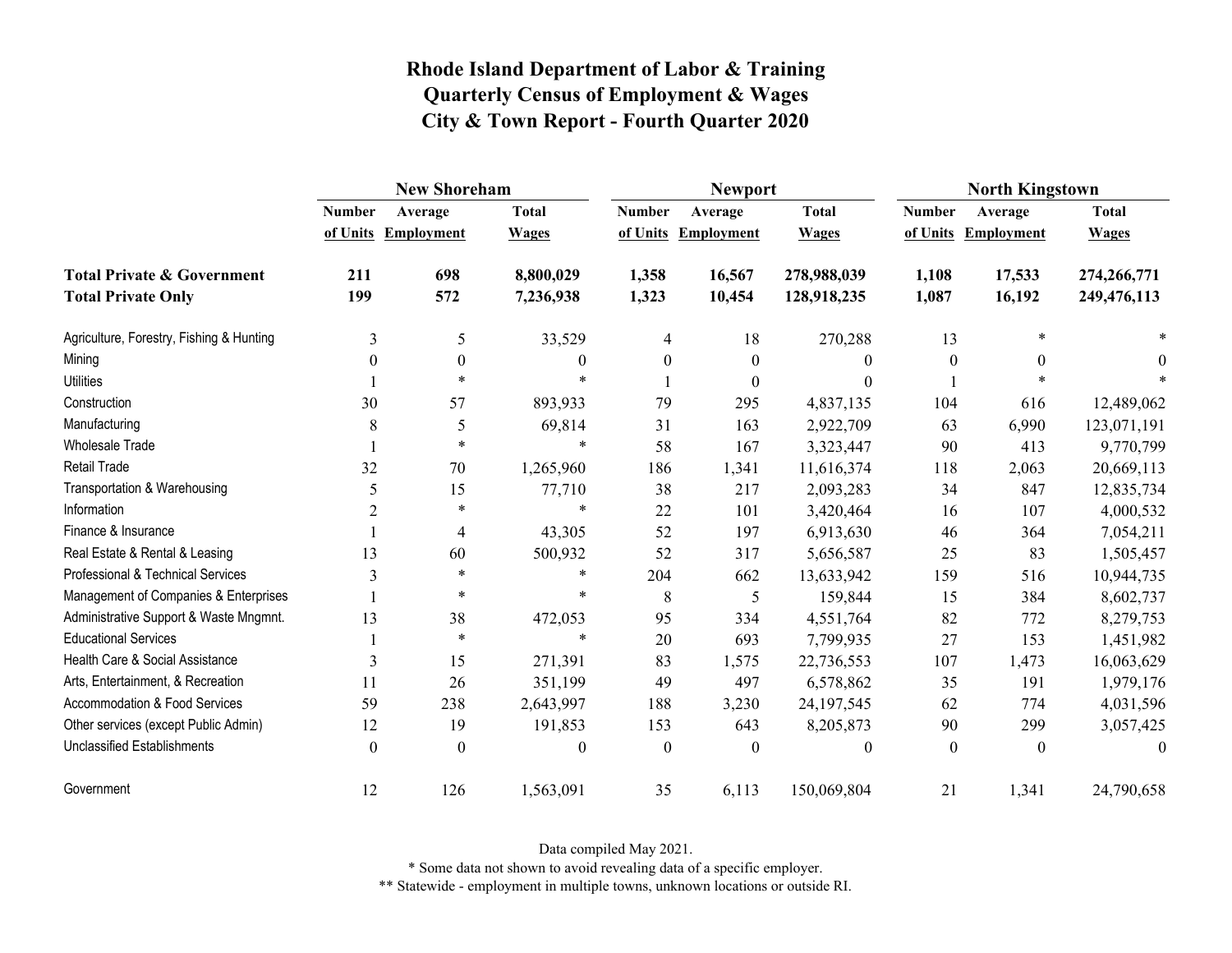|                                          | <b>North Providence</b> |                     |              |                | <b>North Smithfield</b> |              | Pawtucket     |                   |              |  |
|------------------------------------------|-------------------------|---------------------|--------------|----------------|-------------------------|--------------|---------------|-------------------|--------------|--|
|                                          | <b>Number</b>           | Average             | <b>Total</b> | <b>Number</b>  | Average                 | <b>Total</b> | <b>Number</b> | Average           | <b>Total</b> |  |
|                                          |                         | of Units Employment | <b>Wages</b> |                | of Units Employment     | <b>Wages</b> | of Units      | <b>Employment</b> | <b>Wages</b> |  |
| <b>Total Private &amp; Government</b>    | 685                     | 6,418               | 74,765,028   | 431            | 4,847                   | 60,012,171   | 1,684         | 18,956            | 281,934,210  |  |
| <b>Total Private Only</b>                | 675                     | 5,593               | 62,125,635   | 422            | 4,487                   | 54,479,242   | 1,661         | 16,938            | 239,773,352  |  |
| Agriculture, Forestry, Fishing & Hunting |                         | $\ast$              | $\ast$       | 4              | 9                       | 70,642       | 2             | $\ast$            |              |  |
| Mining                                   | $\theta$                | $\theta$            | $\theta$     | $\overline{2}$ | $\star$                 | $\ast$       | $\Omega$      | $\theta$          | $\Omega$     |  |
| <b>Utilities</b>                         | $\theta$                | $\theta$            | $\Omega$     |                | $\ast$                  | $\ast$       | 3             | 69                | 1,393,201    |  |
| Construction                             | 66                      | 207                 | 3,634,951    | 70             | 251                     | 3,914,919    | 184           | 1,011             | 18,371,387   |  |
| Manufacturing                            | 25                      | 181                 | 2,534,907    | 18             | 458                     | 6,249,745    | 130           | 3,182             | 51,044,737   |  |
| <b>Wholesale Trade</b>                   | 21                      | 74                  | 2,097,367    | 27             | 181                     | 3,005,284    | 91            | 527               | 8,109,239    |  |
| <b>Retail Trade</b>                      | 83                      | 1,036               | 8,612,067    | 45             | 1,272                   | 11,546,293   | 166           | 1,313             | 11,970,201   |  |
| Transportation & Warehousing             | 22                      | 148                 | 1,556,975    | 12             | 296                     | 3,742,469    | 71            | 497               | 6,233,518    |  |
| Information                              | $\overline{7}$          | 23                  | 525,450      | 4              | 11                      | 135,702      | 17            | 39                | 812,648      |  |
| Finance & Insurance                      | 25                      | 98                  | 1,926,744    | 18             | 67                      | 1,425,840    | 49            | 590               | 13,098,926   |  |
| Real Estate & Rental & Leasing           | 37                      | 118                 | 1,484,968    | 14             | 37                      | 409,742      | 56            | 237               | 2,778,167    |  |
| Professional & Technical Services        | 65                      | 209                 | 3,473,576    | 53             | 250                     | 5,607,618    | 150           | 712               | 13,693,764   |  |
| Management of Companies & Enterprises    | 3                       | 16                  | 399,174      | $\mathbf{0}$   | $\boldsymbol{0}$        | $\theta$     | 9             | 1,255             | 40,490,856   |  |
| Administrative Support & Waste Mngmnt.   | 55                      | 580                 | 5,658,676    | 26             | 275                     | 4,691,816    | 132           | 1,591             | 15,928,492   |  |
| <b>Educational Services</b>              | 8                       | 21                  | 79,383       | 3              | $\star$                 | $\ast$       | 26            | 374               | 4,209,544    |  |
| Health Care & Social Assistance          | 104                     | 1,841               | 23,271,710   | 53             | 606                     | 7,181,185    | 223           | 2,949             | 32,819,046   |  |
| Arts, Entertainment, & Recreation        | 5                       | 38                  | 222,409      | $\tau$         | 39                      | 328,013      | 28            | 275               | 2,725,209    |  |
| <b>Accommodation &amp; Food Services</b> | 69                      | 699                 | 3,802,070    | 27             | 454                     | 2,461,243    | 149           | 1,331             | 7,218,704    |  |
| Other services (except Public Admin)     | 78                      | 301                 | 2,814,623    | 38             | 221                     | 2,512,369    | 174           | 984               | 8,857,667    |  |
| <b>Unclassified Establishments</b>       |                         | $\ast$              |              | $\theta$       | $\boldsymbol{0}$        | $\theta$     |               |                   |              |  |
| Government                               | 10                      | 825                 | 12,639,393   | 9              | 360                     | 5,532,929    | 23            | 2,018             | 42,160,858   |  |

Data compiled May 2021.

\* Some data not shown to avoid revealing data of a specific employer.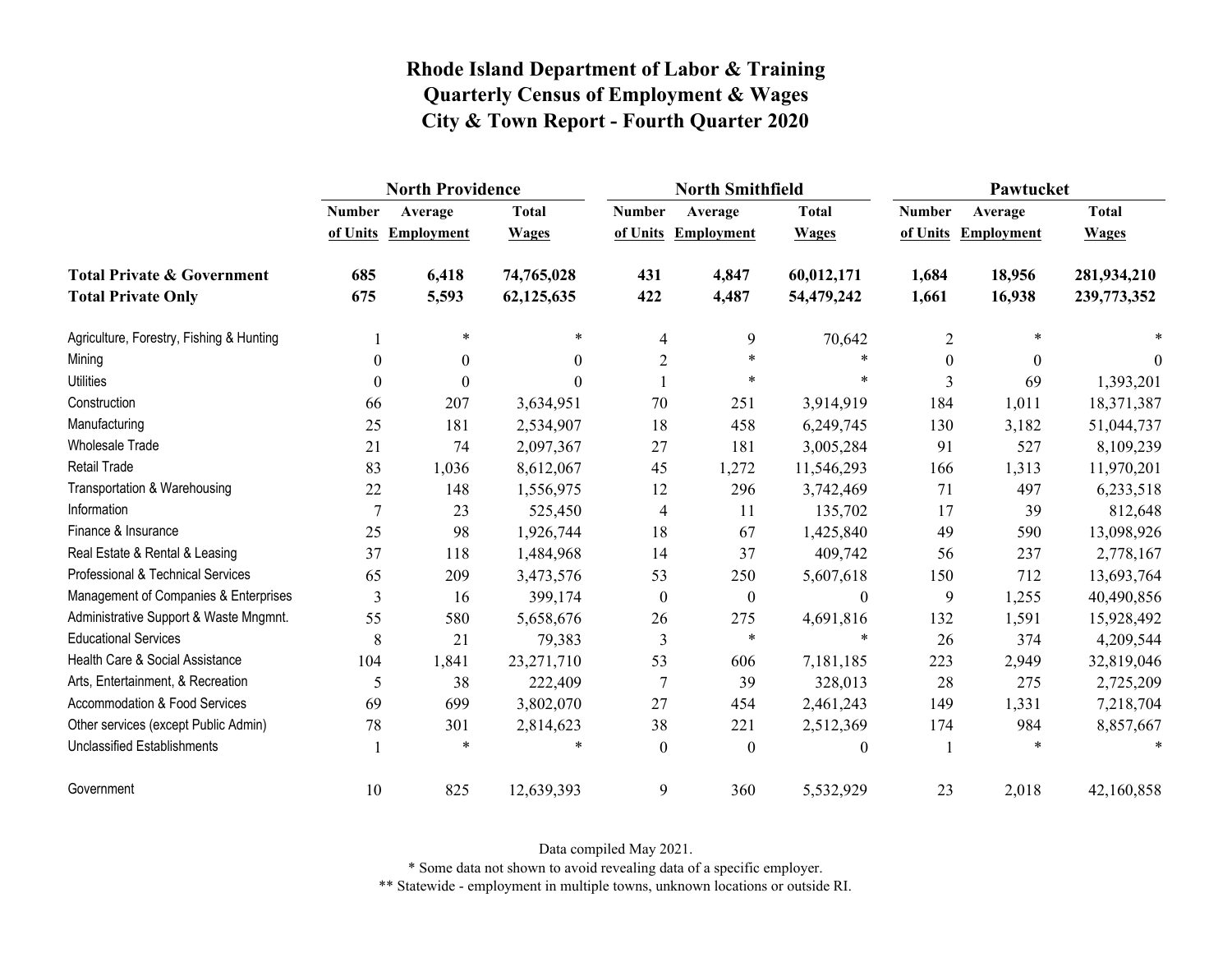|                                          | Portsmouth    |                     |                  |                  | Providence        |               | <b>Richmond</b>  |                     |              |
|------------------------------------------|---------------|---------------------|------------------|------------------|-------------------|---------------|------------------|---------------------|--------------|
|                                          | <b>Number</b> | Average             | <b>Total</b>     | <b>Number</b>    | Average           | <b>Total</b>  | <b>Number</b>    | Average             | <b>Total</b> |
|                                          |               | of Units Employment | <b>Wages</b>     | of Units         | <b>Employment</b> | <b>Wages</b>  |                  | of Units Employment | <b>Wages</b> |
| <b>Total Private &amp; Government</b>    | 571           | 5,912               | 105,758,888      | 6,290            | 105,574           | 1,934,764,527 | 169              | 2,036               | 28,347,870   |
| <b>Total Private Only</b>                | 555           | 5,171               | 94,695,721       | 6,188            | 89,883            | 1,622,309,290 | 161              | 1,362               | 16,431,457   |
| Agriculture, Forestry, Fishing & Hunting | 13            | 50                  | 381,906          | 5                | $\ast$            | *             | 8                | 53                  | 751,984      |
| Mining                                   | $\theta$      | $\mathbf{0}$        | $\boldsymbol{0}$ | $\boldsymbol{0}$ | $\theta$          | 0             |                  | $\ast$              |              |
| <b>Utilities</b>                         |               | $\ast$              | $\ast$           | 8                | 482               | 16,477,645    | $\theta$         | $\mathbf{0}$        | $\theta$     |
| Construction                             | 83            | 400                 | 6,589,507        | 331              | 2,532             | 57,554,030    | 29               | 145                 | 1,904,212    |
| Manufacturing                            | 21            | 1,424               | 42,526,546       | 210              | 3,050             | 41,810,905    | 4                | 78                  | 943,147      |
| Wholesale Trade                          | 31            | 117                 | 3,269,057        | 230              | 2,645             | 79,891,670    | 6                | 51                  | 815,341      |
| <b>Retail Trade</b>                      | 54            | 559                 | 7,045,184        | 647              | 6,109             | 53,964,438    | 24               | 291                 | 2,630,968    |
| Transportation & Warehousing             |               | 85                  | 795,697          | 157              | 1,616             | 14,805,513    | 3                | 104                 | 707,880      |
| Information                              | 15            | 48                  | 1,204,323        | 121              | 1,303             | 41,513,616    | $\overline{2}$   | $\ast$              | $\star$      |
| Finance & Insurance                      | 21            | 209                 | 5,748,616        | 314              | 4,154             | 140,044,549   | 5                | 47                  | 583,671      |
| Real Estate & Rental & Leasing           | 17            | 27                  | 707,841          | 209              | 1,328             | 23,190,853    | $\overline{2}$   | $\ast$              |              |
| Professional & Technical Services        | 68            | 148                 | 2,875,289        | 1,063            | 6,648             | 187,031,309   | 14               | 89                  | 3,651,397    |
| Management of Companies & Enterprises    | 3             | $\ast$              | $\ast$           | 43               | 2,553             | 83,360,850    | $\Omega$         | $\theta$            | $\theta$     |
| Administrative Support & Waste Mngmnt.   | 36            | 229                 | 2,335,692        | 413              | 6,412             | 74,440,368    | 11               | 66                  | 829,934      |
| <b>Educational Services</b>              | 17            | 261                 | 2,975,202        | 161              | 12,106            | 201,785,893   | $\boldsymbol{0}$ | $\theta$            | $\theta$     |
| Health Care & Social Assistance          | 57            | 862                 | 11,888,273       | 821              | 27,811            | 513,605,451   | 13               | 44                  | 503,776      |
| Arts, Entertainment, & Recreation        | 12            | 180                 | 1,864,881        | 80               | 583               | 6,073,364     | 6                | 64                  | 377,727      |
| <b>Accommodation &amp; Food Services</b> | 42            | 397                 | 2,488,717        | 668              | 7,094             | 46,362,604    | 20               | 226                 | 1,495,540    |
| Other services (except Public Admin)     | 57            | 170                 | 1,918,177        | 706              | 3,406             | 39,872,569    | 13               | 26                  | 197,294      |
| <b>Unclassified Establishments</b>       | $\Omega$      | $\theta$            | $\theta$         |                  | $\ast$            | $\ast$        | $\Omega$         | $\theta$            | $\theta$     |
| Government                               | 16            | 741                 | 11,063,167       | 102              | 15,691            | 312,455,237   | 8                | 674                 | 11,916,413   |

Data compiled May 2021.

\* Some data not shown to avoid revealing data of a specific employer.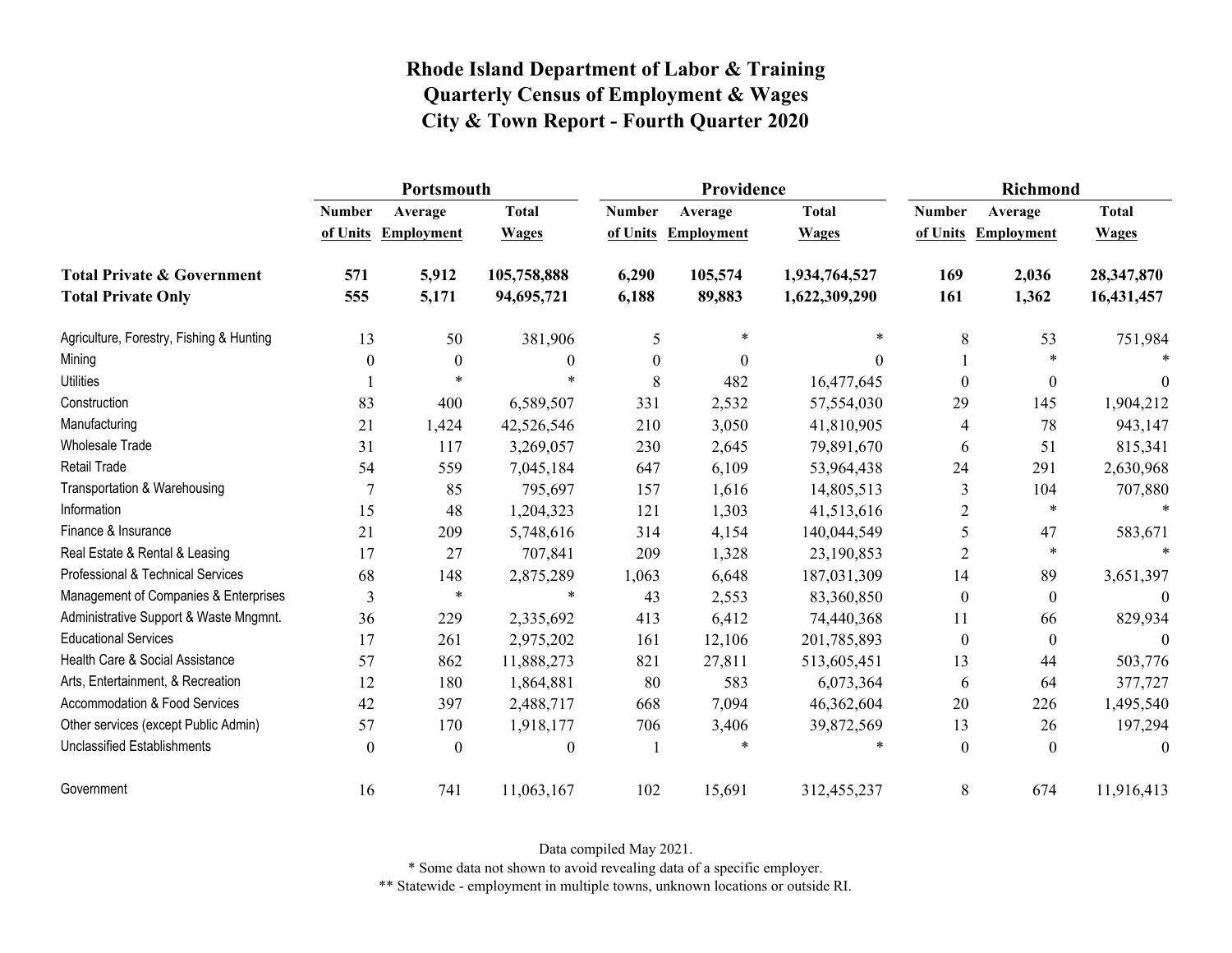|                                                                    | <b>Scituate</b> |                                |                              |                           | Smithfield                   |                              | <b>South Kingstown</b>    |                              |                              |
|--------------------------------------------------------------------|-----------------|--------------------------------|------------------------------|---------------------------|------------------------------|------------------------------|---------------------------|------------------------------|------------------------------|
|                                                                    | <b>Number</b>   | Average<br>of Units Employment | <b>Total</b><br><b>Wages</b> | <b>Number</b><br>of Units | Average<br><b>Employment</b> | <b>Total</b><br><b>Wages</b> | <b>Number</b><br>of Units | Average<br><b>Employment</b> | <b>Total</b><br><b>Wages</b> |
| <b>Total Private &amp; Government</b><br><b>Total Private Only</b> | 304<br>293      | 1,704<br>1,106                 | 23,118,528<br>11,990,924     | 905<br>891                | 14,918<br>14,293             | 376,487,479<br>366,101,477   | 1,096<br>1,074            | 13,059<br>9,435              | 198,381,620<br>129,606,673   |
| Agriculture, Forestry, Fishing & Hunting                           |                 | 37                             | 279,782                      | 4                         | 20                           | 146,096                      | 20                        | 94                           | 946,970                      |
| Mining                                                             | $\Omega$        | $\mathbf{0}$                   | $\theta$                     |                           | $\ast$                       |                              |                           | $\ast$                       |                              |
| <b>Utilities</b>                                                   |                 | $\ast$                         | $\ast$                       | $\mathbf{0}$              | $\theta$                     | $\theta$                     | $\overline{2}$            | *                            |                              |
| Construction                                                       | 80              | 271                            | 3,510,022                    | 111                       | 1,048                        | 21,108,513                   | 140                       | 522                          | 8,077,648                    |
| Manufacturing                                                      | $8\,$           | $\ast$                         | $\ast$                       | 59                        | 1,144                        | 18,544,512                   | 28                        | 528                          | 10,003,163                   |
| <b>Wholesale Trade</b>                                             | 13              | 29                             | 409,957                      | 54                        | 811                          | 19,996,594                   | 62                        | 440                          | 11,286,712                   |
| Retail Trade                                                       | 19              | 193                            | 1,686,663                    | 106                       | 1,881                        | 16,413,104                   | 93                        | 1,206                        | 12,859,987                   |
| Transportation & Warehousing                                       | 16              | 61                             | 862,129                      | 16                        | 139                          | 2,548,036                    | 9                         | 130                          | 1,062,626                    |
| Information                                                        | $\overline{2}$  | $\star$                        | $\ast$                       | 12                        | 161                          | 3,434,320                    | 20                        | 102                          | 2,520,791                    |
| Finance & Insurance                                                | 10              | 17                             | 270,775                      | 47                        | 3,322                        | 189,400,993                  | 38                        | 323                          | 6,598,087                    |
| Real Estate & Rental & Leasing                                     | 8               | 15                             | 221,624                      | 24                        | 111                          | 2,796,707                    | 33                        | 118                          | 1,380,936                    |
| Professional & Technical Services                                  | 31              | 73                             | 1,675,894                    | 133                       | 748                          | 27,054,991                   | 130                       | 368                          | 8,979,017                    |
| Management of Companies & Enterprises                              | $\theta$        | $\boldsymbol{0}$               | $\boldsymbol{0}$             | $\overline{4}$            | 252                          | 12,877,736                   | 7                         | 22                           | 451,189                      |
| Administrative Support & Waste Mngmnt.                             | 20              | 41                             | 388,644                      | 65                        | 518                          | 7,354,744                    | 90                        | 322                          | 3,724,649                    |
| <b>Educational Services</b>                                        |                 | $\ast$                         | $\ast$                       | 10                        | 890                          | 14,866,487                   | 21                        | 369                          | 3,800,032                    |
| Health Care & Social Assistance                                    | 28              | 91                             | 785,981                      | 77                        | 1,314                        | 13,761,922                   | 135                       | 2,866                        | 39,711,591                   |
| Arts, Entertainment, & Recreation                                  | 3               | 19                             | 110,482                      | 16                        | 66                           | 487,649                      | 32                        | 158                          | 3,392,460                    |
| <b>Accommodation &amp; Food Services</b>                           | 19              | 165                            | 779,800                      | 76                        | 1,244                        | 7,613,078                    | 100                       | 1,346                        | 8,744,047                    |
| Other services (except Public Admin)                               | 27              | 67                             | 717,927                      | 75                        | 609                          | 7,471,977                    | 111                       | 491                          | 5,403,703                    |
| <b>Unclassified Establishments</b>                                 | $\theta$        | $\Omega$                       | $\boldsymbol{0}$             |                           | $\ast$                       | *                            | $\overline{2}$            |                              | $\ast$                       |
| Government                                                         | 11              | 598                            | 11,127,604                   | 14                        | 625                          | 10,386,002                   | 22                        | 3,624                        | 68,774,947                   |

Data compiled May 2021.

\* Some data not shown to avoid revealing data of a specific employer.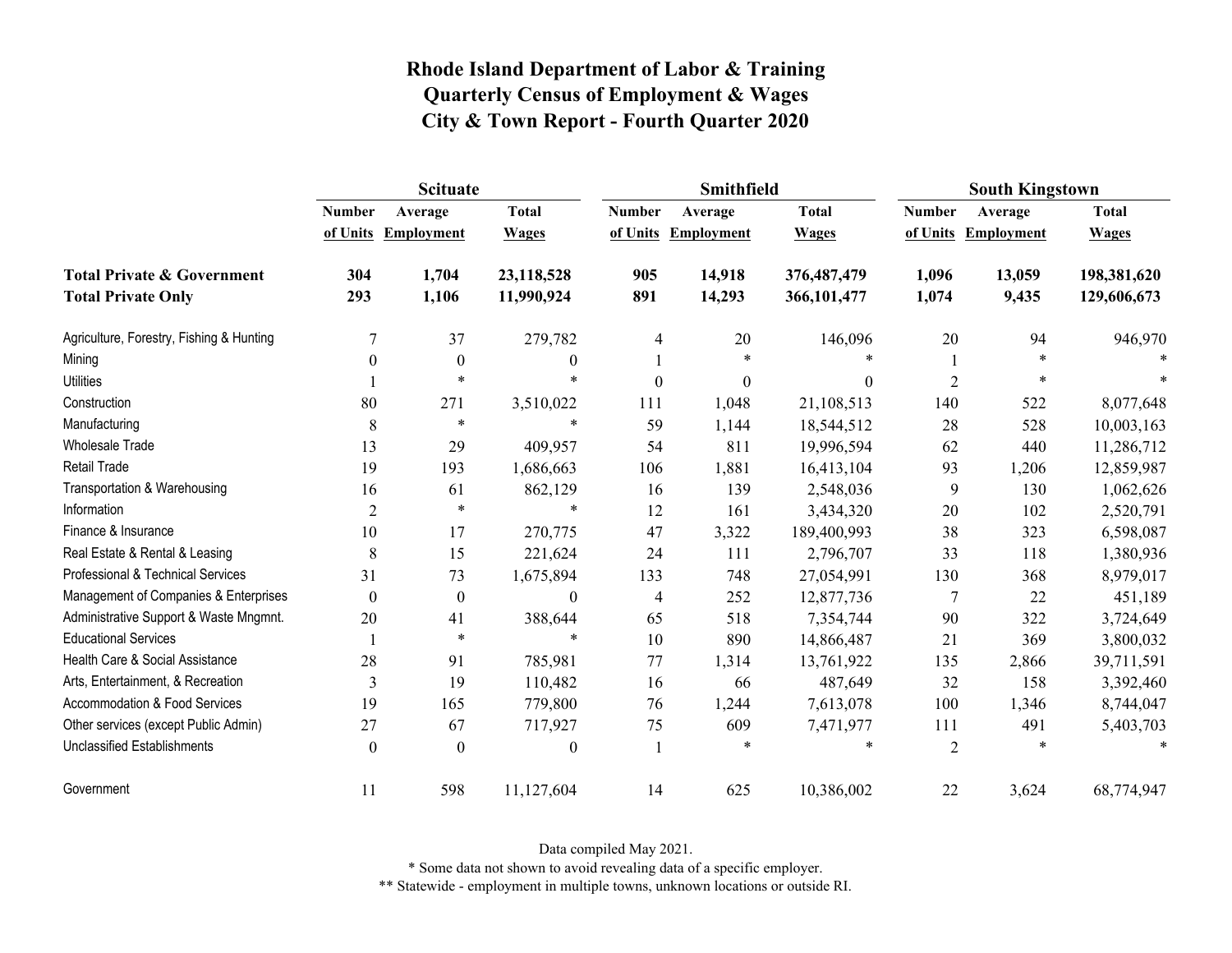|                                          | <b>Tiverton</b>           |                              |                              |                           | Warren                       |                              | Warwick                   |                              |                              |  |
|------------------------------------------|---------------------------|------------------------------|------------------------------|---------------------------|------------------------------|------------------------------|---------------------------|------------------------------|------------------------------|--|
|                                          | <b>Number</b><br>of Units | Average<br><b>Employment</b> | <b>Total</b><br><b>Wages</b> | <b>Number</b><br>of Units | Average<br><b>Employment</b> | <b>Total</b><br><b>Wages</b> | <b>Number</b><br>of Units | Average<br><b>Employment</b> | <b>Total</b><br><b>Wages</b> |  |
| <b>Total Private &amp; Government</b>    | 428                       | 2,991                        | 36,381,600                   | 400                       | 3,449                        | 44,106,133                   | 3,226                     | 45,450                       | 671,387,082                  |  |
| <b>Total Private Only</b>                | 416                       | 2,510                        | 28,828,088                   | 393                       | 3,288                        | 41,581,736                   | 3,194                     | 41,618                       | 594,622,986                  |  |
| Agriculture, Forestry, Fishing & Hunting | 5                         | 26                           | 125,931                      | $\overline{c}$            | $\ast$                       | $\ast$                       | 11                        | 58                           | 490,062                      |  |
| Mining                                   | $\theta$                  | $\boldsymbol{0}$             | $\theta$                     | $\boldsymbol{0}$          | $\boldsymbol{0}$             | $\overline{0}$               | $\boldsymbol{0}$          | $\theta$                     | $\theta$                     |  |
| <b>Utilities</b>                         | 3                         | 24                           | 638,173                      | $\boldsymbol{0}$          | $\boldsymbol{0}$             | $\Omega$                     | $\overline{2}$            | $\ast$                       |                              |  |
| Construction                             | 57                        | 203                          | 2,959,963                    | 50                        | 148                          | 2,269,136                    | 293                       | 2,265                        | 47,284,237                   |  |
| Manufacturing                            | 16                        | 102                          | 980,189                      | 35                        | 823                          | 12,150,999                   | 115                       | 2,576                        | 49,465,606                   |  |
| <b>Wholesale Trade</b>                   | 25                        | 104                          | 1,653,433                    | 18                        | 118                          | 2,426,686                    | 205                       | 1,675                        | 31,747,110                   |  |
| <b>Retail Trade</b>                      | 63                        | 578                          | 7,515,360                    | 44                        | 285                          | 3,587,013                    | 386                       | 7,299                        | 71,806,267                   |  |
| Transportation & Warehousing             | 7                         | 57                           | 427,035                      |                           | $\ast$                       | $\ast$                       | 69                        | 2,891                        | 35,261,821                   |  |
| Information                              |                           | $\ast$                       | $\ast$                       | $\mathfrak{Z}$            | 27                           | 728,924                      | 35                        | 254                          | 5,017,985                    |  |
| Finance & Insurance                      | 13                        | 56                           | 932,673                      | 13                        | 128                          | 2,477,335                    | 209                       | 2,446                        | 56,538,554                   |  |
| Real Estate & Rental & Leasing           | 9                         | 11                           | 278,026                      | 9                         | 36                           | 314,976                      | 133                       | 933                          | 12,730,575                   |  |
| Professional & Technical Services        | 52                        | 85                           | 1,773,817                    | 40                        | 229                          | 4,072,685                    | 417                       | 1,880                        | 37,695,387                   |  |
| Management of Companies & Enterprises    |                           | $\ast$                       | $\star$                      | $\overline{2}$            | $\ast$                       | $\star$                      | 19                        | 1,478                        | 30,737,173                   |  |
| Administrative Support & Waste Mngmnt.   | 35                        | 85                           | 966,690                      | 27                        | 144                          | 1,299,470                    | 239                       | 2,796                        | 31,002,283                   |  |
| <b>Educational Services</b>              | 5                         | 20                           | 102,881                      | 6                         | 105                          | 1,303,447                    | 40                        | 505                          | 5,667,179                    |  |
| Health Care & Social Assistance          | 36                        | 398                          | 4,314,106                    | 39                        | 441                          | 5,826,502                    | 427                       | 8,702                        | 137,707,550                  |  |
| Arts, Entertainment, & Recreation        | 6                         | 19                           | 145,041                      | 8                         | 34                           | 192,906                      | 45                        | 437                          | 3,206,815                    |  |
| <b>Accommodation &amp; Food Services</b> | 37                        | 636                          | 5,200,148                    | 48                        | 516                          | 2,759,432                    | 259                       | 3,983                        | 23, 123, 143                 |  |
| Other services (except Public Admin)     | 45                        | 105                          | 769,146                      | 48                        | 170                          | 1,501,590                    | 289                       | 1,421                        | 14,754,180                   |  |
| <b>Unclassified Establishments</b>       | $\theta$                  | $\theta$                     | $\theta$                     | $\mathbf{0}$              | $\mathbf{0}$                 | $\theta$                     |                           | $\ast$                       | $\ast$                       |  |
| Government                               | 12                        | 481                          | 7,553,512                    | 7                         | 161                          | 2,524,397                    | 32                        | 3,832                        | 76,764,096                   |  |

Data compiled May 2021.

\* Some data not shown to avoid revealing data of a specific employer.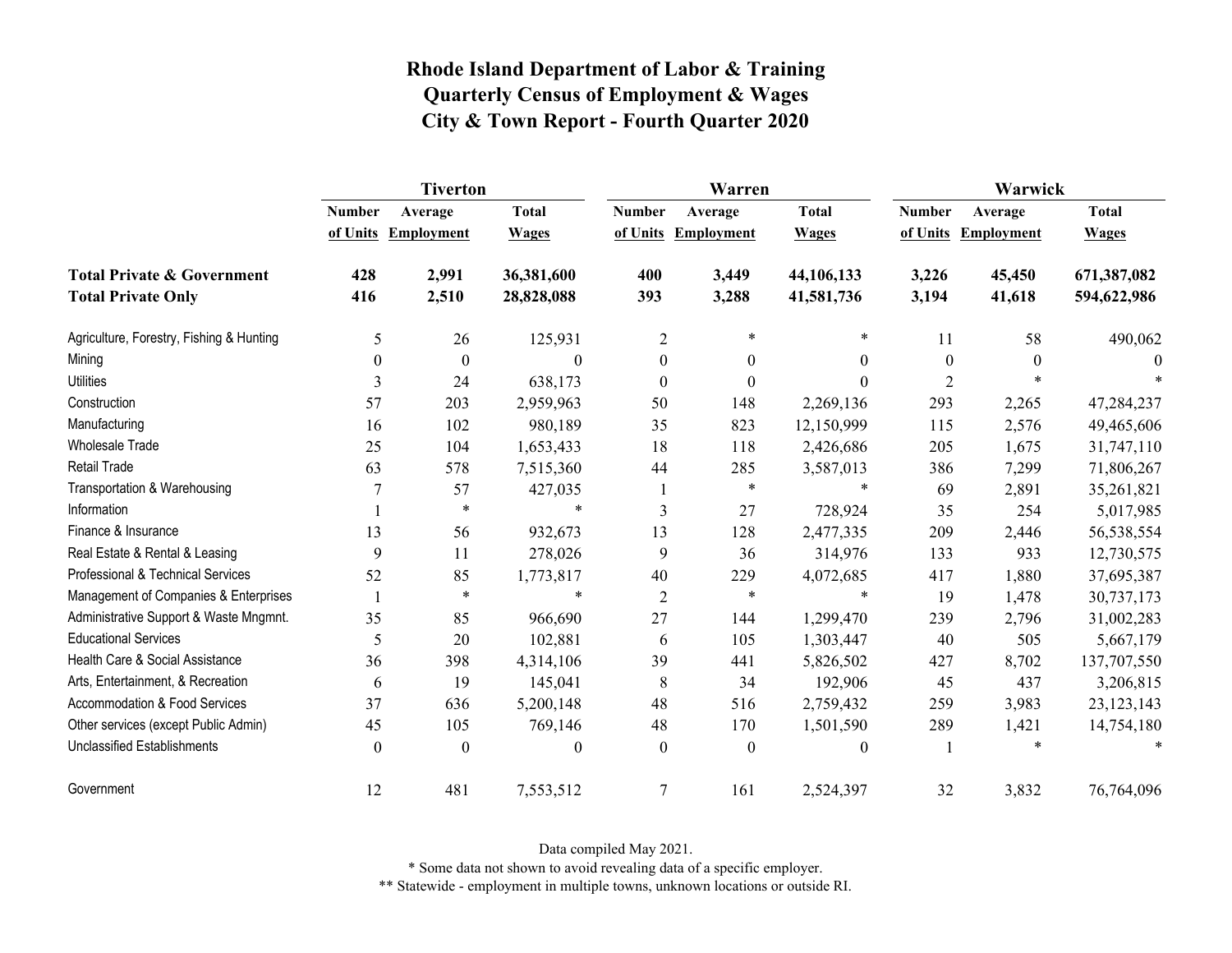|                                          | <b>West Greenwich</b> |                  |              |                  | <b>West Warwick</b> |              | Westerly      |                   |              |
|------------------------------------------|-----------------------|------------------|--------------|------------------|---------------------|--------------|---------------|-------------------|--------------|
|                                          | <b>Number</b>         | Average          | <b>Total</b> | <b>Number</b>    | Average             | <b>Total</b> | <b>Number</b> | Average           | <b>Total</b> |
|                                          | of Units              | Employment       | <b>Wages</b> |                  | of Units Employment | <b>Wages</b> | of Units      | <b>Employment</b> | <b>Wages</b> |
| <b>Total Private &amp; Government</b>    | 242                   | 3,173            | 61,455,904   | 605              | 7,510               | 114,344,525  | 910           | 8,750             | 112,592,535  |
| <b>Total Private Only</b>                | 232                   | 2,847            | 56,375,525   | 590              | 6,559               | 98,701,899   | 891           | 7,751             | 98,191,581   |
| Agriculture, Forestry, Fishing & Hunting |                       | $\ast$           | *            | 2                | $\ast$              | $\ast$       | 2             | $\ast$            |              |
| Mining                                   |                       | $\ast$           | $\ast$       | $\boldsymbol{0}$ | $\boldsymbol{0}$    | $\theta$     |               | $\ast$            |              |
| <b>Utilities</b>                         | $\theta$              | $\boldsymbol{0}$ | $\Omega$     |                  | $\ast$              |              |               | $\ast$            |              |
| Construction                             | 42                    | 117              | 2,321,618    | 63               | 442                 | 6,422,372    | 89            | 344               | 5,939,334    |
| Manufacturing                            | 10                    | 990              | 26,185,639   | 24               | 1,246               | 19,924,457   | 26            | 564               | 9,460,244    |
| <b>Wholesale Trade</b>                   | 12                    | 225              | 4,867,190    | 28               | 329                 | 9,663,436    | 39            | 99                | 2,034,660    |
| Retail Trade                             | 14                    | 107              | 882,242      | 81               | 881                 | 11,465,597   | 137           | 1,928             | 17,388,683   |
| Transportation & Warehousing             | 8                     | 235              | 3,407,632    | 12               | 300                 | 4,708,466    | 12            | 62                | 1,052,200    |
| Information                              | 5                     | $\ast$           | $\ast$       | 14               | 684                 | 13,797,821   | 10            | 85                | 1,397,473    |
| Finance & Insurance                      | 9                     | 17               | 341,381      | 18               | 76                  | 1,424,374    | 35            | 224               | 4,817,476    |
| Real Estate & Rental & Leasing           | 10                    | 136              | 2,489,568    | 21               | 70                  | 683,381      | 23            | 75                | 1,025,403    |
| Professional & Technical Services        | 40                    | 413              | 9,665,445    | 64               | 210                 | 3,898,738    | 83            | 243               | 4,256,319    |
| Management of Companies & Enterprises    | $\overline{2}$        | $\star$          | $\ast$       | 5                | 155                 | 4,227,671    | 6             | 264               | 6,814,160    |
| Administrative Support & Waste Mngmnt.   | 25                    | 176              | 2,007,477    | 43               | 176                 | 1,876,548    | 59            | 199               | 1,891,940    |
| <b>Educational Services</b>              |                       | $\star$          | $\star$      | 6                | $\ast$              | $\ast$       | 8             | 39                | 504,314      |
| Health Care & Social Assistance          | 23                    | 85               | 896,890      | 68               | 939                 | 13,392,678   | 109           | 1,768             | 25,871,990   |
| Arts, Entertainment, & Recreation        | 3                     | 30               | 178,974      | 6                | 16                  | 149,281      | 40            | 354               | 3,956,497    |
| Accommodation & Food Services            | 18                    | 223              | 1,489,395    | 62               | 676                 | 3,770,605    | 117           | 1,182             | 8,732,033    |
| Other services (except Public Admin)     | 8                     | 22               | 309,318      | 72               | 314                 | 2,996,637    | 94            | 301               | 2,457,508    |
| <b>Unclassified Establishments</b>       | $\theta$              | $\theta$         | $\theta$     | $\theta$         | $\boldsymbol{0}$    | $\theta$     | $\theta$      | $\theta$          | $\theta$     |
| Government                               | 10                    | 326              | 5,080,379    | 15               | 951                 | 15,642,626   | 19            | 999               | 14,400,954   |

Data compiled May 2021.

\* Some data not shown to avoid revealing data of a specific employer.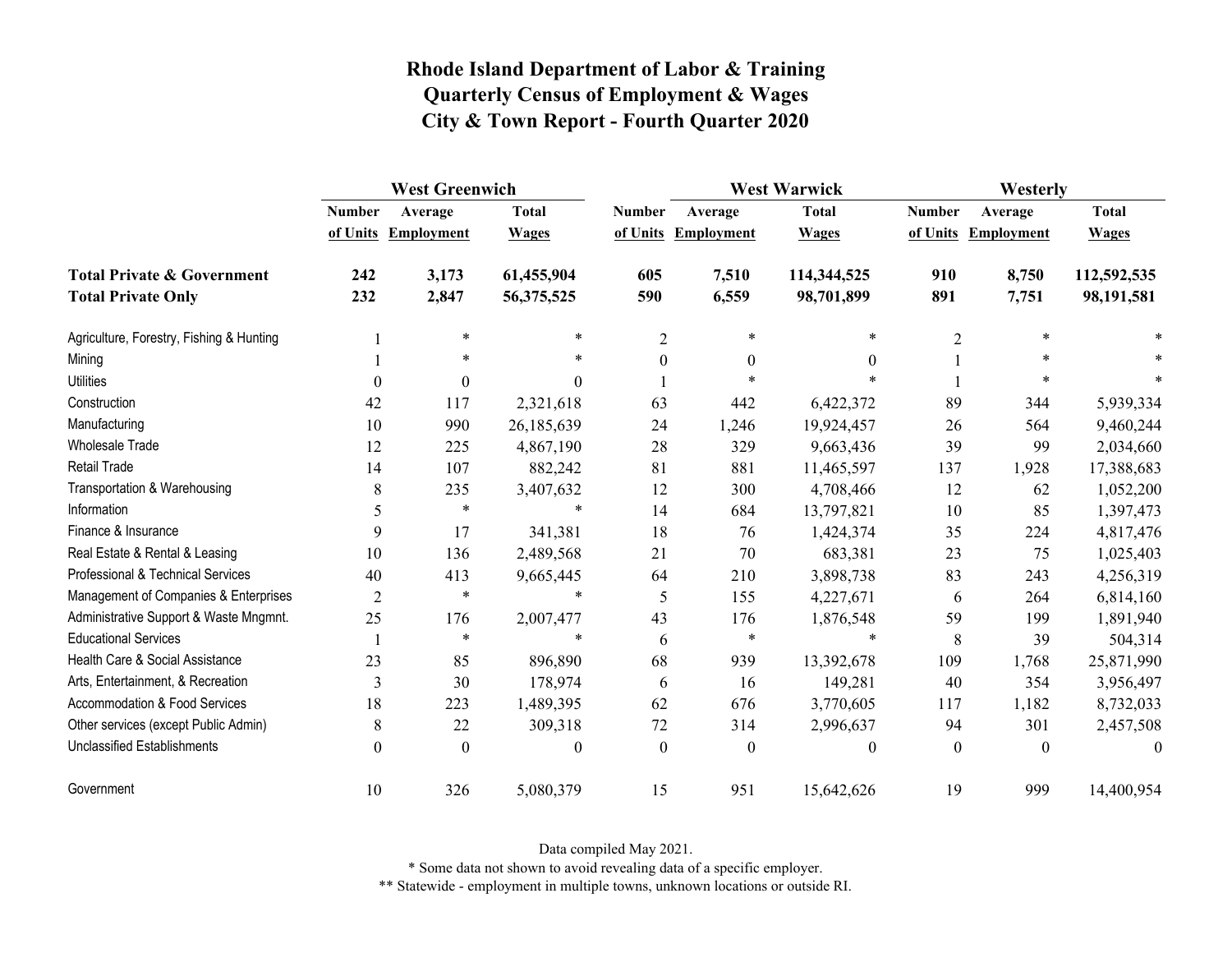|                                          |                  | Woonsocket        |                  | Statewide **     |                     |              |  |
|------------------------------------------|------------------|-------------------|------------------|------------------|---------------------|--------------|--|
|                                          | <b>Number</b>    | Average           | <b>Total</b>     | <b>Number</b>    | Average             | <b>Total</b> |  |
|                                          | of Units         | <b>Employment</b> | <b>Wages</b>     |                  | of Units Employment | <b>Wages</b> |  |
| <b>Total Private &amp; Government</b>    | 905              | 12,828            | 212,859,593      | 5,914            | 11,568              | 302,576,763  |  |
| <b>Total Private Only</b>                | 888              | 11,328            | 191,510,083      | 5,884            | 11,368              | 297,129,447  |  |
| Agriculture, Forestry, Fishing & Hunting | $\boldsymbol{0}$ | $\boldsymbol{0}$  | $\theta$         | 1                | $\ast$              | $\ast$       |  |
| Mining                                   | $\boldsymbol{0}$ | $\boldsymbol{0}$  | $\boldsymbol{0}$ | $\boldsymbol{0}$ | $\mathbf{0}$        | $\theta$     |  |
| <b>Utilities</b>                         | $\overline{2}$   | $\ast$            | $\ast$           | 13               | $\ast$              | *            |  |
| Construction                             | 70               | 260               | 4,180,746        | 263              | 818                 | 16,052,182   |  |
| Manufacturing                            | 53               | 864               | 12,691,560       | 38               | 48                  | 1,264,519    |  |
| <b>Wholesale Trade</b>                   | 38               | 294               | 5,683,393        | 1,330            | 2,243               | 76,684,444   |  |
| <b>Retail Trade</b>                      | 107              | 1,230             | 18,179,005       | 173              | 299                 | 6,457,577    |  |
| Transportation & Warehousing             | 22               | 474               | 5,551,897        | 80               | 286                 | 9,889,641    |  |
| Information                              | 9                | $\ast$            | $\ast$           | 297              | 620                 | 18,748,261   |  |
| Finance & Insurance                      | 27               | 109               | 1,637,981        | 327              | 750                 | 30,823,821   |  |
| Real Estate & Rental & Leasing           | 37               | 110               | 2,243,261        | 84               | 125                 | 2,708,985    |  |
| Professional & Technical Services        | 142              | 448               | 9,727,859        | 1,769            | 2,625               | 77,977,669   |  |
| Management of Companies & Enterprises    | 12               | 2,603             | 72,051,080       | 66               | 249                 | 4,741,682    |  |
| Administrative Support & Waste Mngmnt.   | 58               | 488               | 6,606,689        | 669              | 2,242               | 32,245,072   |  |
| <b>Educational Services</b>              | 10               | 392               | 4,041,382        | 188              | 260                 | 4,358,014    |  |
| Health Care & Social Assistance          | 127              | 2,936             | 41,825,333       | 186              | 313                 | 5,968,019    |  |
| Arts, Entertainment, & Recreation        | $\overline{7}$   | 46                | 290,487          | 53               | 46                  | 977,573      |  |
| <b>Accommodation &amp; Food Services</b> | 83               | 749               | 4,199,223        | 49               | 95                  | 1,172,783    |  |
| Other services (except Public Admin)     | 84               | 285               | 2,165,127        | 210              | 252                 | 4,823,673    |  |
| <b>Unclassified Establishments</b>       |                  |                   |                  | 88               | 81                  | 1,928,042    |  |
| Government                               | 17               | 1,500             | 21,349,510       | 30               | 200                 | 5,447,316    |  |

Data compiled May 2021.

\* Some data not shown to avoid revealing data of a specific employer.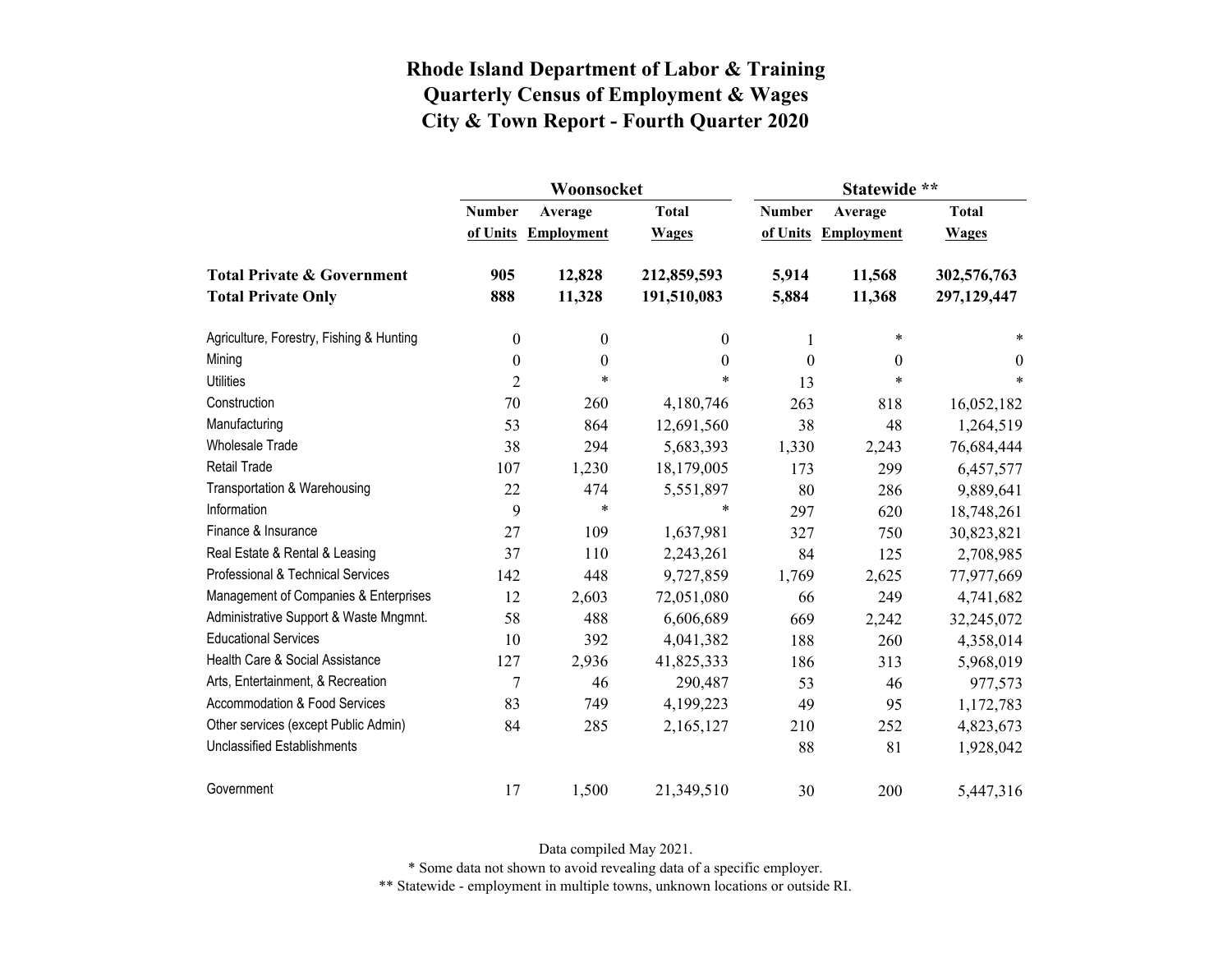|                                          | <b>Bristol County</b> |                     |                |               | <b>Kent County</b>  |               |               | <b>Newport County</b> |              |  |
|------------------------------------------|-----------------------|---------------------|----------------|---------------|---------------------|---------------|---------------|-----------------------|--------------|--|
|                                          | <b>Number</b>         | Average             | <b>Total</b>   | <b>Number</b> | Average             | <b>Total</b>  | <b>Number</b> | Average               | <b>Total</b> |  |
|                                          |                       | of Units Employment | <b>Wages</b>   |               | of Units Employment | <b>Wages</b>  |               | of Units Employment   | <b>Wages</b> |  |
| <b>Total Private &amp; Government</b>    | 1,639                 | 13,187              | 165,979,914    | 5,709         | 71,335              | 1,059,703,505 | 3,483         | 37,953                | 614,247,538  |  |
| <b>Total Private Only</b>                | 1,604                 | 11,123              | 132,780,939    | 5,622         | 64,425              | 932,492,490   | 3,387         | 29,583                | 429,159,196  |  |
| Agriculture, Forestry, Fishing & Hunting | 5                     | $\ast$              | $\ast$         | 20            | 88                  | 734,632       | 41            | 258                   | 2,191,221    |  |
| Mining                                   | $\theta$              | $\boldsymbol{0}$    | $\overline{0}$ | -1            | $\star$             | $\ast$        | $\sqrt{2}$    | $\ast$                |              |  |
| <b>Utilities</b>                         | $\Omega$              | $\Omega$            | $\theta$       | 5             | 39                  | 714,181       | 5             | $\ast$                |              |  |
| Construction                             | 187                   | 656                 | 10,182,568     | 382           | 2,588               | 53,023,891    | 266           | 1,301                 | 21,667,508   |  |
| Manufacturing                            | 93                    | 1,589               | 23,127,877     | 340           | 4,780               | 93,914,369    | 138           | 2,260                 | 58,401,206   |  |
| Wholesale Trade                          | 104                   | 330                 | 8,148,311      | 335           | 3,762               | 75,443,804    | 136           | 551                   | 11,598,020   |  |
| <b>Retail Trade</b>                      | 135                   | 1,126               | 11,146,983     | 529           | 8,839               | 98,969,048    | 282           | 2,846                 | 32,567,455   |  |
| Transportation & Warehousing             | 7                     | 77                  | 551,399        | 256           | 5,848               | 66,280,371    | 218           | 1,633                 | 14,931,908   |  |
| Information                              | 31                    | 81                  | 2,139,359      | 79            | 885                 | 13,749,036    | 72            | 381                   | 6,074,896    |  |
| Finance & Insurance                      | 65                    | 353                 | 7,324,021      | 294           | 3,363               | 76,414,159    | 99            | 967                   | 29,468,375   |  |
| Real Estate & Rental & Leasing           | 41                    | 128                 | 1,862,537      | 220           | 1,316               | 18,950,752    | 118           | 366                   | 10,036,326   |  |
| Professional & Technical Services        | 212                   | 505                 | 11,174,916     | 666           | 3,067               | 63,626,022    | 345           | 3,274                 | 71,067,673   |  |
| Management of Companies & Enterprises    |                       | 67                  | 1,012,779      | 155           | 2,430               | 51,611,024    | 217           | 1,181                 | 22,331,165   |  |
| Administrative Support & Waste Mngmnt.   | 105                   | 448                 | 5,041,517      | 328           | 3,563               | 42,918,146    | 176           | 785                   | 8,392,426    |  |
| <b>Educational Services</b>              | 40                    | 1,655               | 13,045,530     | 169           | 1,755               | 21,743,205    | 134           | 844                   | 10,652,839   |  |
| Health Care & Social Assistance          | 191                   | 1,656               | 20,672,524     | 613           | 10,445              | 162,159,203   | 212           | 3,192                 | 38,765,722   |  |
| Arts, Entertainment, & Recreation        | 42                    | 347                 | 3,708,366      | 218           | 2,618               | 30,581,155    | 136           | 2,089                 | 27,428,266   |  |
| <b>Accommodation &amp; Food Services</b> | 135                   | 1,470               | 8,337,267      | 364           | 5,433               | 31,657,205    | 239           | 2,944                 | 22,762,429   |  |
| Other services (except Public Admin)     | 203                   | 621                 | 5,223,998      | 499           | 3,079               | 25,301,678    | 398           | 4,028                 | 31,350,536   |  |
| <b>Unclassified Establishments</b>       |                       | $\ast$              | $\ast$         |               | $\ast$              | $\ast$        | 153           | 643                   | 8,205,873    |  |
| Government                               | 35                    | 2,065               | 33,198,975     | 87            | 6,910               | 127,211,015   | 96            | 8,364                 | 185,088,342  |  |

Data compiled May 2021.

\* Some data not shown to avoid revealing data of a specific employer.